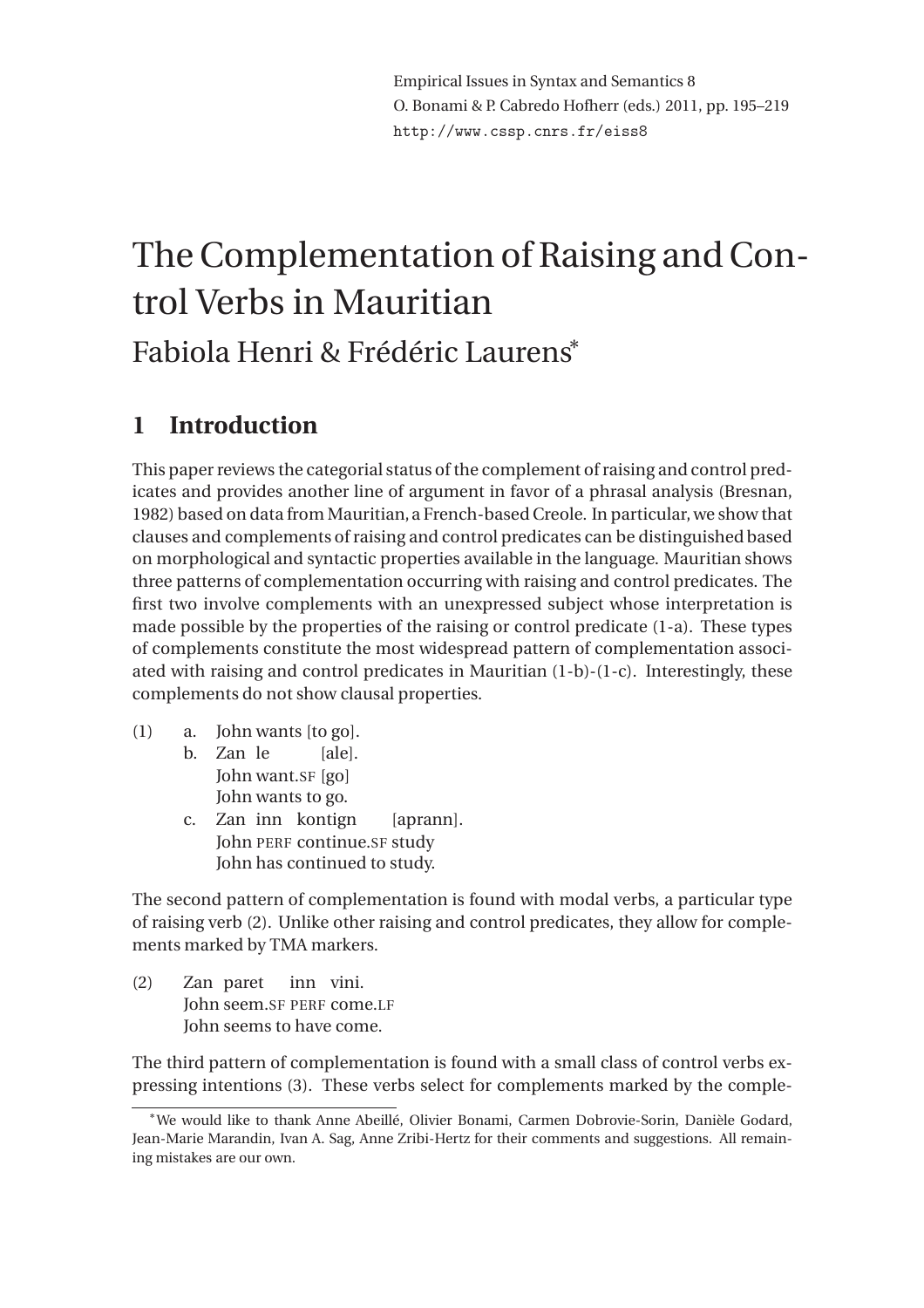mentizer *pou*. The complement itself can have an optional pronominal subject. Control with overt pronouns has been observed in several languages like for example in Serbo-Croatian (Zec, 1987), Halkomelem Salish (Hukari and Levine, 1995) or Persian (Karimi, 2008) to name but a few. This is expected given the anaphoric nature of controlled arguments.

(3) Zan*<sup>i</sup>* pans John think.SF COMP 3SG come.LF pou (li*i*) vini. John thinks about coming.

From a theoretical point of view, Mauritian data provide a strong support for a categorial distinction between clauses on one side and complements of raising and control predicates on the other, in particular complements which have often been analyzed as clauses (§(3)). The distinction is motivated both syntactically and morphologically (§2). And because Mauritian allows for both verbless clauses and subjectless clauses, neither a small clause analysis nor an analysis based on the presence or absence of a subject constituent will be sufficient to capture the difference between clauses and non-clauses (especially so-called open complements (Bresnan, 1982)). Instead, we show that the difference between clausal complements and the complements of raising and control verbs can elegantly be captured within a constructional-based view (Sag, 2010) and a theory of marking (Tseng, 2001).

sectionRaising and control in a cross-linguistic perspective

In languages such as English or French, raising and control verbs can be distinguished from other verb types on the basis of the form of their complement. Control verbs have an infinitival complement while raising verbs have either an infinitival complement or a non-verbal predicative complement.

Several analyses of the complementation of raising and control verbs have been proposed. They roughly fall into three categories. Complements of raising and control verbs have been either analyzed as clauses (Chomsky, 1981), small clauses (Stowell, 1981, 1983) or non-clausal open complements (Bresnan, 1982; Pollard and Sag, 1994). The arguments for each of these analyses rely on the relative importance and form given to (I) a theory of the syntax-semantics interface, (II) a theory of locality of subcategorization, and (III) a theory of constituency.

The desire for a strict isomorphism between syntactic and semantic representations is the main claim behind the clausal analysis. Since complements of control and raising verbs convey sorts of meanings which are otherwise conveyed by clauses (i.e. propositions, questions or outcomes), they should be analyzed as clauses whenever possible. The small clause analysis is concerned with locality of subcategorization and tries to maintain a strict isomorphism at the same time. It successfully accounts for grammaticality contrasts such as (4) which can only be modeled successfully if the subcategorizing verb has access to the category of its complement (here a NP/DP).

- (4) a. I expect that island \*(to be) a good vacation spot.
	- b. I consider that island (to be) a good vacation spot.

The open complement analysis is concerned with constituency and locality of subcategorization and explicitly rejects strict isomorphism as a result. One of the arguments of Bresnan (1982) was the fact that a sequence of two complements in the case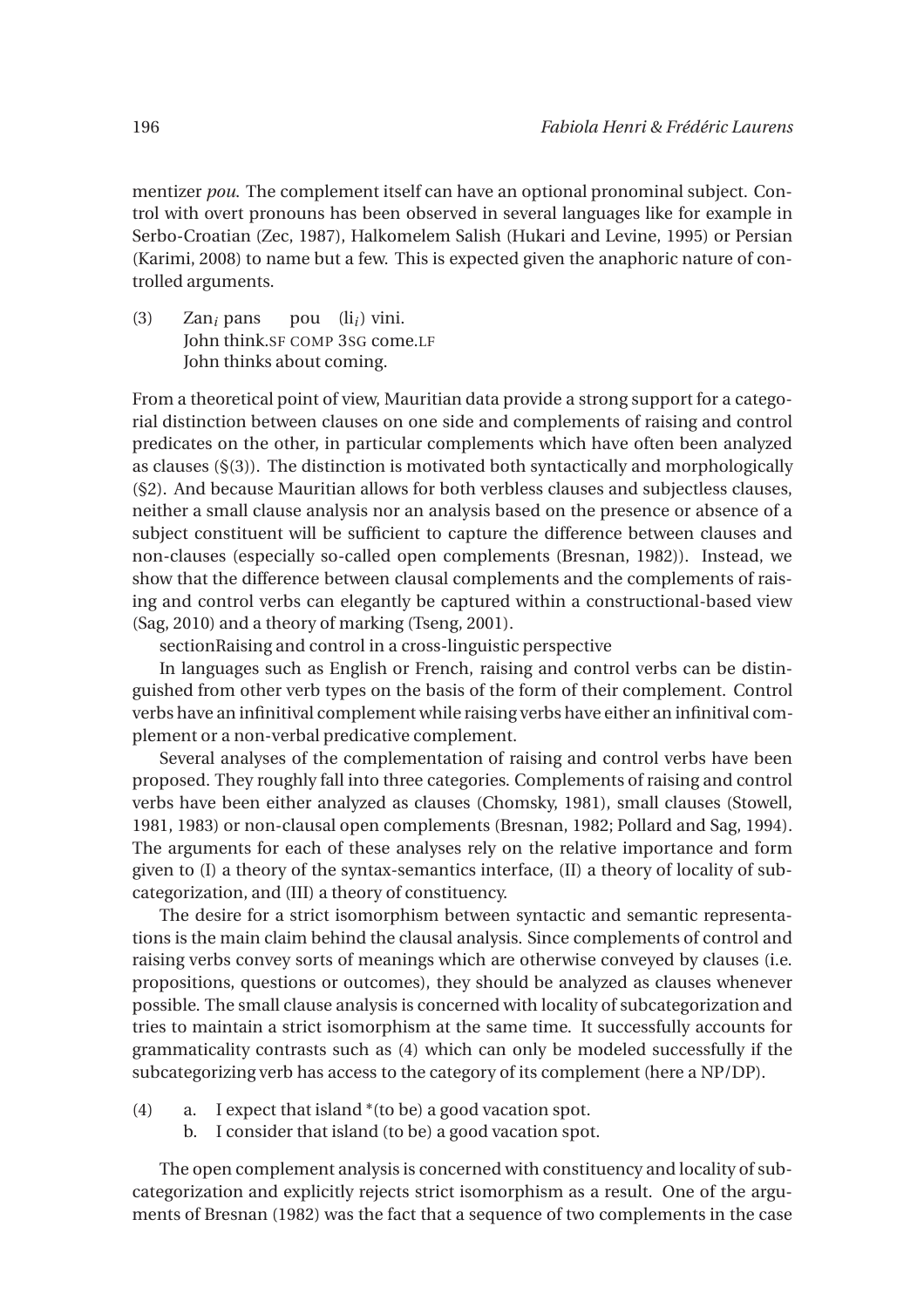of object raising and control predicates doesn't form a constituent as can be shown with heavy NP shift in English (5).

(5) I will consider [to be fools] in the weeks ahead [all those who drop this course] .

We will show that while Mauritian data can be brought in accordance with the open complement analysis, both morphological data on the control or raising verb and the existence of genuine verbless clauses put up a big challenge for both the clause and small clause analysis.

# **2 Constraints on verb forms**

Mauritian verbs exhibit a paradigm with two cells, the short form and the long form respectively (henceforth SF and LF), with 30% showing a syncretic form. These two forms have been described as expressing a rather complex inflectional system (Henri, 2010; Bonami and Henri, 2010).

| <b>SHORT FORM</b> | <b>LONG FORM</b> | <b>TRANSLATION</b> |
|-------------------|------------------|--------------------|
| pans              | panse            | to think           |
| kontign           | kontigne         | to continue        |
| vinn              | vini             | to come            |
| konn              | kone             | to know            |
| briye             | briy             | to glow            |
| frize             | friz             | to curl            |
| vande             | vann             | to sell            |
| fane              | fann             | to spread          |

Table 1: Alternating verbs

| <b>SYNCRETIC FORM</b> | <b>TRANSLATION</b> |
|-----------------------|--------------------|
| le.                   | to want            |
| expekt                | to expect          |
| fer                   | to make            |
| paret                 | to seem            |
| briye                 | to mix             |
| friz                  | to freeze          |
| fann                  | to chop/split      |

Table 2: Non-alternating verbs

Obviously, phonology alone is not sufficient to explain the alternation facts since verbs like *briye* 'to glow' vs *briye* 'to mix' or *fann* 'to split' vs *fann* 'to spread' differ morphologically with respect to alternation although they show an identical phonological LF or SF respectively. But more interestingly, verb form alternation is an exponent of a systematic morphosyntactic distinction in the language. Unlike French, its superstrate, Mauritian verbs neither inflect for tense, mood and aspect nor for person, number and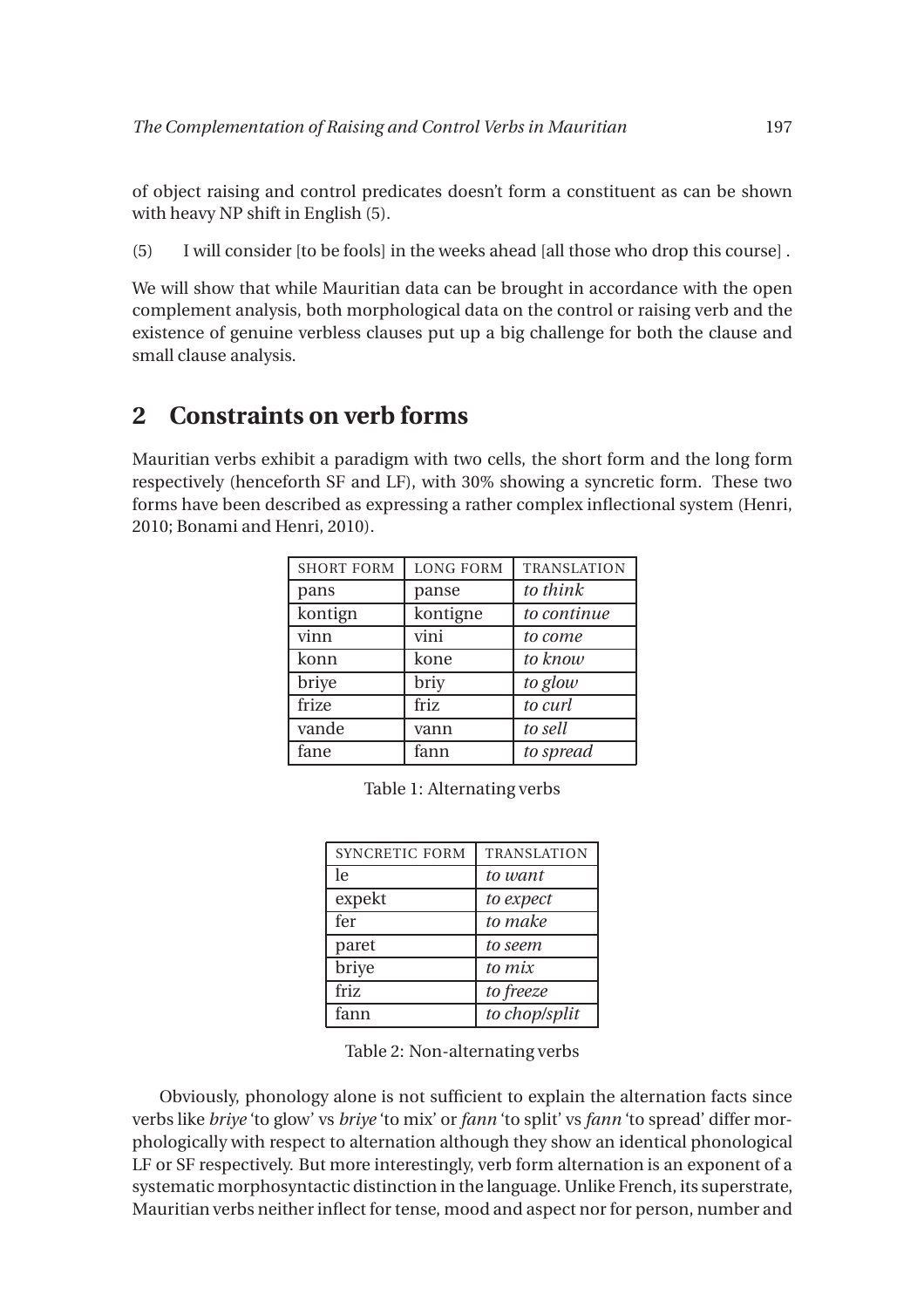gender. Thus the finiteness distinction available in languages such as French or English is non-existent in Mauritian. As a result, there is no variation in form associated to the function of the verb, as exemplified by the verb *sante* in (6).

| (6) | a. | [Zan sante]. (Root clause)                                |  |  |  |
|-----|----|-----------------------------------------------------------|--|--|--|
|     |    | John sing.LF                                              |  |  |  |
|     |    | 'John sings.'                                             |  |  |  |
|     |    | b. Zan kontign<br>[sante]. (Complement of a raising verb) |  |  |  |
|     |    | John continue.SF sing.LF                                  |  |  |  |
|     |    | 'John continues to sing.'                                 |  |  |  |
|     |    | [sante]. (Complement of a control verb)<br>c. Zan le      |  |  |  |
|     |    | John want.SF sing.LF                                      |  |  |  |
|     |    | 'John wants to sing.'                                     |  |  |  |
|     | d. | Zan kapav [sante]. (Complement of a modal verb)           |  |  |  |
|     |    | Zan can.SF sing.LF                                        |  |  |  |
|     |    | 'John can sing.'                                          |  |  |  |

However, verb form is sensitive to phrase-structural contexts: As shown in the following examples, the SF appears when the verb is followed by a canonical non-clausal complement.

| (7) | a. Mari inn {trouv   *trouve } so<br>mama.             |  |  |  |  |
|-----|--------------------------------------------------------|--|--|--|--|
|     | Mari PERF { find. $SF$   find. $LF$ } 3sg. POSS mother |  |  |  |  |
|     | 'Mary has found her mother.'                           |  |  |  |  |

- b. Mari pe { asiz | \*asize } lor sez. Mary PROG { sit.SF | sit.LF } on chair *'Mary is sitting on a chair.'*
- c. Mari ti { res Mary PST { remain.SF | remain.LF } sick | \*reste } malad. *'Mary remained sick.'*

Note also that Mauritian, like Italian or Chichewa, is a surface unaccusativity language in that the argument of an intransitive verb like *arive* can appear overtly in the object position in surface constituent structure (Bresnan and Zaenen, 1990). Interestingly, these arguments trigger the SF, thus arguing that they are analyzed as complements (8-a). Adjuncts on the other hand do not trigger the SF (8-b).

| (8) |    | a. Inn { $ariv$   *arive } enn aksidan.           |  |
|-----|----|---------------------------------------------------|--|
|     |    | PERF { happen.SF   happen.LF } IND accident       |  |
|     |    | 'An accident has happened.'                       |  |
|     | b. | Mari ti $\{\text{*vinn} \mid \text{vini} \}$ yer. |  |
|     |    | Mary PST { come.SF   come.LF } yesterday          |  |
|     |    | 'Mary came yesterday.'                            |  |

The LF appears when the verb has zero (9-a) or an extracted complement (9-b) or when it is immediately followed by a clausal complement (9-c).

(9) a. Mari ti { \*vinn | vini Mary PST { come.SF | come.LF } }.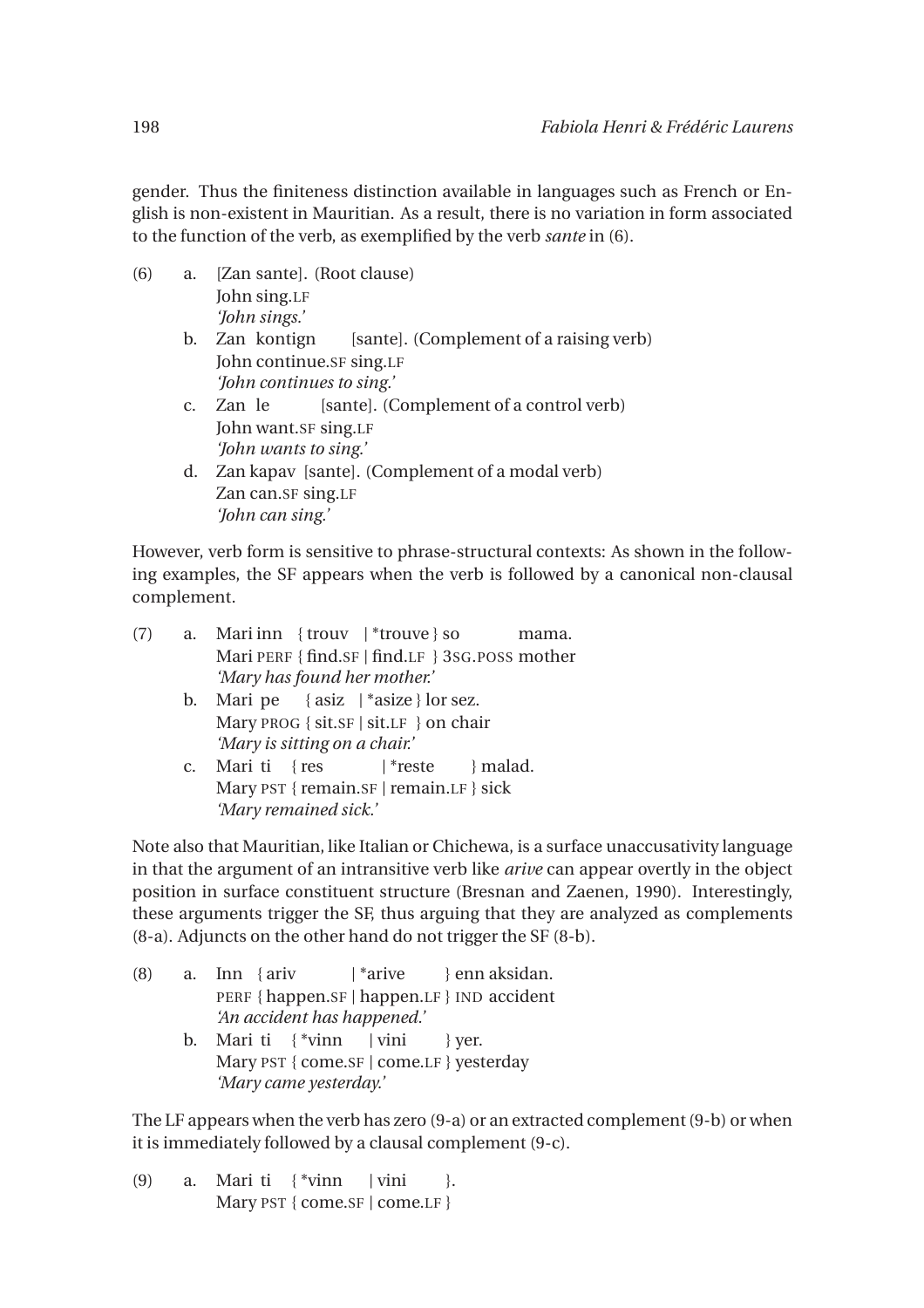*'Mary came.'*

- b. Ki What Mary PERF { see.SF | see.LF } Mari inn { \*trouv | \*trouve }? *'What did Mary see?.'*
- c. Mari { \*trouv | trouve } ki so Mari { find.SF | find.LF } that 3SG.POSS mother not well mama pa bien. *'Mary finds that her mother does not look well.'*

The relative order of non-clausal and clausal complements is crucial. For instance, if a verb has both a phrasal and a clausal complement, adjacency of the phrasal complement to the verb triggers the SF. On the other hand, when the phrasal complement is not adjacent to the verb, the LF surfaces (10-b).

- (10) a. Mari ti { demann | \*demande } ar tou dimounn kiler Mary PST { ask.SF | ask.LF } to every people what\_time now la. *'Mary asked everybody what time it was.'*
	- b. Mari ti { \*demann | demande } kiler Mary PST { ask.SF | ask.LF } what\_time now to every people la ar tou dimounn. *'Mary asked everybody what time it was.'*

Finally, verb form alternation is also sensitive to a specific discourse phenomenon. If the verb carries Verum Focus, it has to be a LF, irrespective of whether it is followed by a complement or not (11-b).

(11) a. Mo pe 1SG PROG go.LF cook.SF curry chicken because John love al kwi kari poul parski Zan kontan manz kari eat.SF curry poul. chicken *'I am going to cook chicken curry because John likes to eat chicken curry.'* b. Be non. Zan pa MANZE kari poul. Well no. John not eat.LF curry chicken *'Well no. John doesn't* EAT *chicken curry.'*

The morphological property of Mauritian verbs provides a diagnostic for the categorial distinction between clauses and non-clauses. Interestingly, this diagnostic is not internal to the complement but directly involves the subcategorizing verb.

### **3 Raising and control verbs**

Typical raising and control structures can be distinguished at least on the basis of semantic properties (Bresnan, 1982; Jackendoff and Culicover, 2003): unlike control verbs, raising verbs take one complement or subject which is not a semantic argument of this verb. Raising verbs differ from control verbs in that they allow for non-referential external arguments. Moreover, with raising verbs, the complement can be passivized without a change in meaning of the resulting clause.

From a syntactic point of view, raising and control verbs are not always distinguished but their complementation pattern can be divided into two classes: subject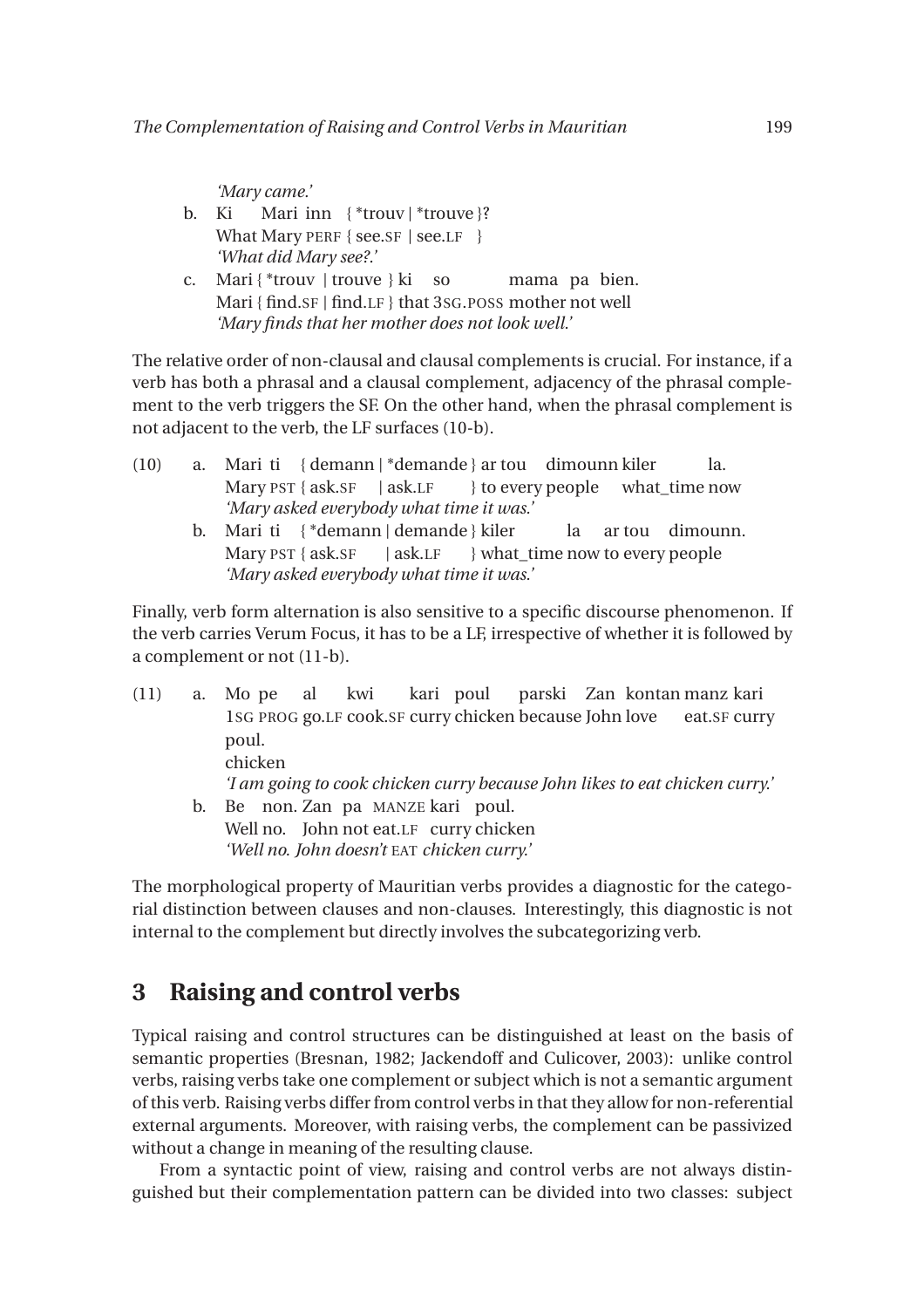raising or control verbs and object raising or control verbs (Pollard and Sag, 1994), a difference which is exemplified in (12) and (13) respectively.

|      |    | (12) a. Zan kontign sante. (Subject raising verb) |  |  |  |  |  |
|------|----|---------------------------------------------------|--|--|--|--|--|
|      |    | John continue.SF sing.LF                          |  |  |  |  |  |
|      |    | 'John continues to sing.'                         |  |  |  |  |  |
|      | b. | Zan pe get Mari dormi. (Object raising verb)      |  |  |  |  |  |
|      |    | John PROG watch.SF Mary sleep.LF                  |  |  |  |  |  |
|      |    | 'John is watching Mary sleep.'                    |  |  |  |  |  |
| (13) |    | sante. (Subject control verb)<br>a. Zan le        |  |  |  |  |  |
|      |    | John want.SF sing.LF                              |  |  |  |  |  |
|      |    | 'John wants to sing.'                             |  |  |  |  |  |
|      | b. | Zan pe anpes Mari dormi. (Object raising verb)    |  |  |  |  |  |
|      |    | John PROG prevent.SF Mary sleep.LF                |  |  |  |  |  |
|      |    | 'John is preventing Mary from sleeping.'          |  |  |  |  |  |
|      |    |                                                   |  |  |  |  |  |

Based on Pollard and Sag (1991) who provide a semantic classification of control verbs explaining their complementation patterns,we provide a similar classification for Mauritian for both raising and control verbs.

| <b>Perception verbs</b>  | santi, gete, tande, trouve, remarke        |  |  |
|--------------------------|--------------------------------------------|--|--|
|                          | feel, see/look, hear, see, notice          |  |  |
| <b>Aspectual verbs</b>   | kontigne, komanse, arete,                  |  |  |
|                          | continue, start, stop,                     |  |  |
| <b>Attributive verbs</b> | res, vinn, $\ldots$                        |  |  |
|                          | remain, become,                            |  |  |
| influence verbs          | $lese, \ldots$                             |  |  |
|                          | $let, \ldots$                              |  |  |
| <b>Modal verbs</b>       | paret, kapav, oredi, bizin, devet, dwatet. |  |  |
|                          | seem, can, should have, must, must, must   |  |  |

Table 3: Raising verb classes in Mauritian

| influence verbs   | forse, fer, demande, ankouraze, anpese,                 |
|-------------------|---------------------------------------------------------|
|                   | force, do/make, ask, encourage, prevent,                |
| commitment verbs  | promet, aksepte, seye, refize, swazir, deside, propoze, |
|                   | promise, accept, try, refuse, choose, decide, propose,  |
| orientation verbs | le, anvi, kontan, expekt, espere, ale,                  |
|                   | want, wish, love, expect, hope, go,                     |
| cognitive verbs   | krwar, panse, bliye, kone,                              |
|                   | believe, think, forget, know,                           |

Table 4: Control verb classes

Some verbs which function as raising or control predicates can also take a clausal complement. In that case, the difference is directly seen on the form of the verb. When the verb has an open complement (14), the SF shows up. Alternatively, when the verb has a clausal complement, the LF appears (15).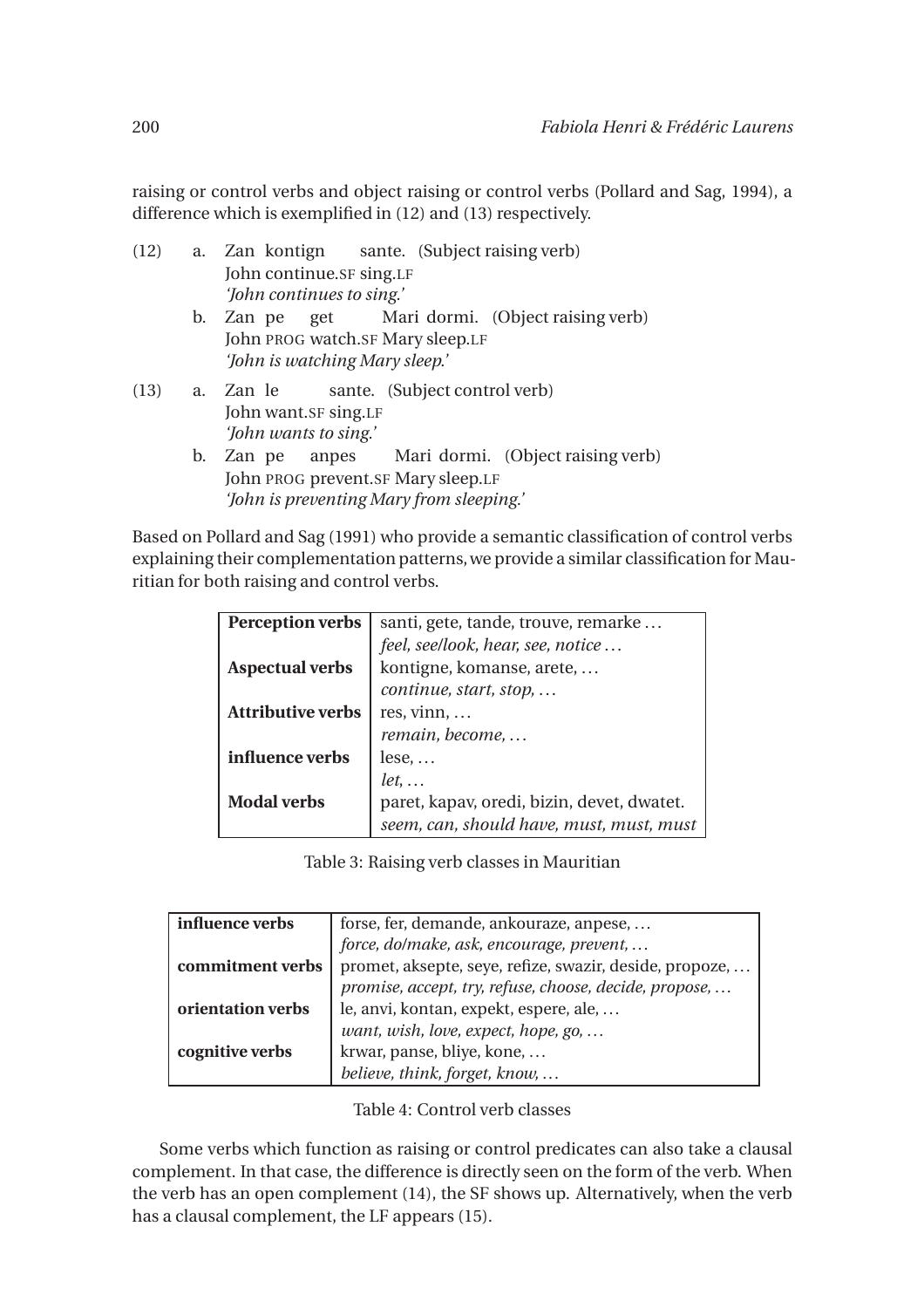- (14) a. Zan { res John { remain.SF | remain.LF } { sleep.LF | sick | a | \*reste } { dormi | malad | enn bon profeser | dan good teacher | in lalinn }. moon } John keeps {sleeping|on being sick|on being a good teacher|being in the moon}. b. Zan inn {sey | \*seye } { dormi | malad }.
	- John PERF { try.SF | try.LF } { sleep.LF|sick } John has tried {to sleep|to be sick}.
- (15) a. {Trouve | \*trouv } (ki) to { see.LF | see.SF } COMP 2SG NEG do.SF sports pa fer zefor. It feels that you don't make any efforts.
	- b. Zan { panse | \*pans } (ki) mo malad. John { think.LF | think.SF } 1SG sick John thinks that I am sick}.

### **3.1 Clausal versus VP complements in Mauritian**

The main diagnostic for clauses is that they do not trigger the SF. Since open complements do not trigger the LF, we argue in favor of a non-clausal analysis. In addition, clauses show other properties which discriminate them from non-clauses. Open complements never have a subject constituent (16-c) while clauses can (16-a)-(16-b).

(16) a. Zan ti pe John PST PROG eat.LF manze. *'John was eating.'* b. Mo le 1SG want.LF COMP 2SG PERF go.LF tomorrow DEM hour DET (ki) to 'nn ale demin sa ler la. *'I want you to have left tomorrow at that time.'* c. \*Mo konn 1SG know.SF Mary PERF dance.LF Mari danse.

Clauses can have pro-drop subjects, both referential and nonreferential ones. However, the presence or absence of the complementizer *ki* has no impact on the grammaticality of subject drop. Structurally, *ki* clauses with subject-drop might look like raising and control constructions, specially when the complementizer *ki* is dropped. But they show a crucial difference: the main verb is LF when followed by a clause (17-b) and SF when followed by a VP (17-c).

- (17) a. Vann mang dan bazar. sell.SF mango in market *'Mangoes are sold at the market.'* b. Mo kone 1SG know.LF COMP sell.SF mango in market (ki) vann mang dan bazar. *'I know that mangoes are sold at the market.'* c. Mo konn vann mang dan bazar.
	- 1SG know.SF sell.SF mango in market *'I know how to sell mangoes at the market.'*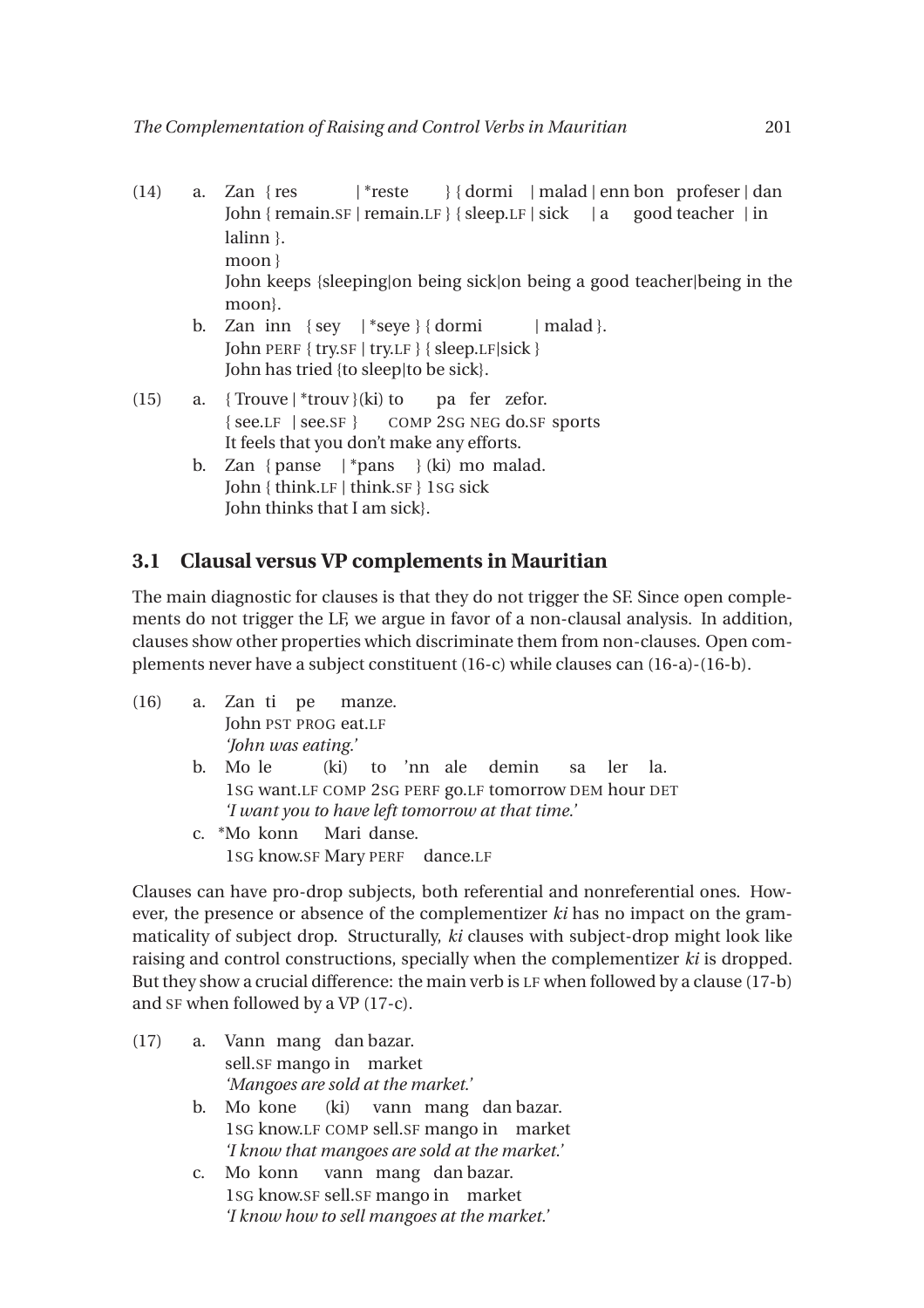Clauses can also host TMA markers, whether in root or in complement clauses and can be introduced by the sometimes optional complementizer *ki* (18-a)-(18-b).

- (18) a. Mo kone 1SG know.LF COMP John PERF go.LF (ki) Zan inn ale. *'I know that John has gone.'* (ki)
	- b. Mo kone 1SG know.LF COMP PST sell.SF mango in market ti vann mang dan bazar. *'I know that mangoes were sold at the market.'*

*Pou*-marked complements are special in this respect. They can have a pronominal subject constituent but they pattern with open complements with respect to verb forms and TMA marking. While the complementizer *ki* is restricted to clauses ((19-a) versus (19-b)), this not true of the complementizer *pou* which is only found in VP complements ((20-a) versus (20-b)).

- (19) a. Mo kone 1SG know.LF COMP John PERF go.LF  $(k<sub>i</sub>)$ Zan inn ale. *'I know that John has gone.'*
	- b. Zan*<sup>i</sup>* pans John think.SF COMP 3SG come.LF (\*ki) li*i* vini. *'John thinks about coming.'*
- (20) a. Mo kone 1SG know.LF COMP John PERF go.LF (\*pou) Zan inn ale. *'I know that John has gone.'*
	- b. Zan*<sup>i</sup>* pans John think.SF COMP 3SG come.LF pou li*i* vini. *'John thinks about coming.'*

Henri and Abeillé (2007) show that there are constructions where the copula does not appear in Mauritian. In fact, the copula appears only in extracted contexts. Based on the behavior of TMA markers and negation, they show that these constructions are better accounted for as verbless constructions instead of resorting to an empty copula. These verbless clauses provide an additional cue to our argument. The main verb taking an embedded clause is insensitive to the category of its complement contrary to control and raising which constrain the type of category of their complement.

- (21) a. Mo kone 1SG know.LF COMP John PERF fall.LF  $(ki)$ Zan inn tonbe. *'I know that John has fallen.'*
	- b. Mo kone 1SG know.LF COMP John outside (ki) Zan deor. *'I know that John is outside.'*
- (22) a. Mo'nn 1SG'PERF prevent.SF John fall.LF anpes Zan tonbe. *'I prevented John from falling.'*
	- b. \*Mo'nn 1SG'PERF prevent.SF John outsideanpes Zan deor.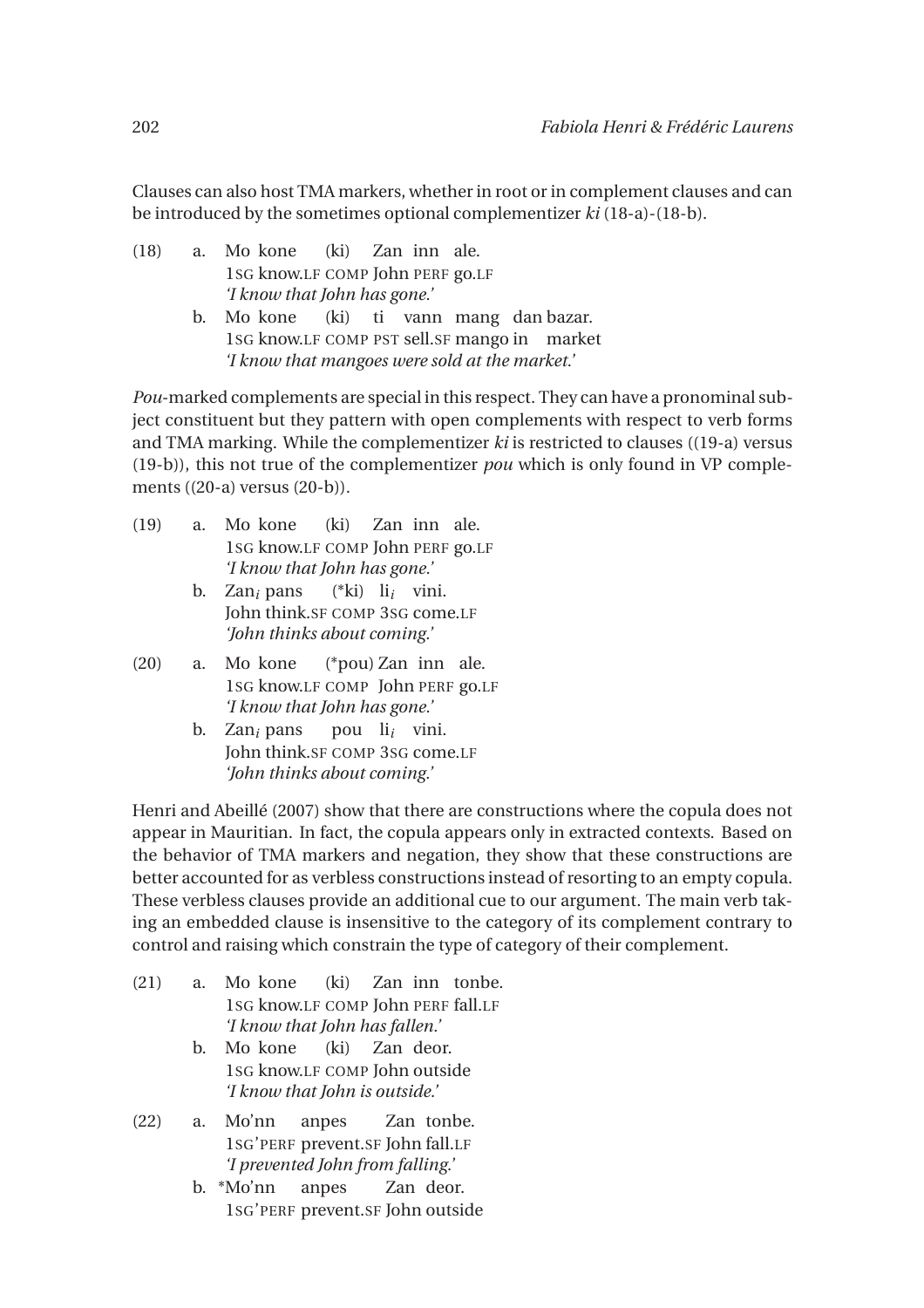#### **3.2 Bare VP complements vs** *Pou* **complements**

So far, we have examined bare VP complements of raising and control verbs. They differ from clauses in that they can neither host TMA markers, nor can they have a subject phrase nor be introduced by the complementizer *ki*. There is a particular class of control verbs, which we have dubbed intention verbs that select a VP complement introduced by the complementizer *pou*.

| (23) | a. Zan {pans   *panse } pou vini.       |
|------|-----------------------------------------|
|      | John { think.SF   think.LF } COMP come. |
|      | 'John thinks about coming.'             |

- b. \*Zan { pans John { think.SF | think.LF } PST COMP come. | panse } ti pou vini.
- c. \*Zan { pans John { think.SF | think.LF } COMP PROG come. | panse } pou pe vini.

Like bare VP complements, they trigger the SF of the verb and do not allow for TMA marking. But more interestingly, they allow for an optional controlled pronominal subject. The fact that it needs to be coreferent to the subject of the main verb supports a control analysis. *Pou* here is truly a complementizer rather than a preposition or the irrealis marker. Unlike the irrealis marker (25-a), the complementizer is linearized before the subject and negation (24-a).

- (24) a. Zan pans John think.SF COMP (3sg) NEG come.LF pou (li) pa vini. *'John thinks that he will not come.'*
	- b. \*Zan pans John think.SF NEG COMP (3sg) come.LF pa pou (li) vini. *'John thinks that he will not come.'*
- (25) a. Zan panse ki John think.LF COMP 3SG NEG IRR come.LF li pa pou vini. *'John thinks about not coming.'*
	- b. \*Zan panse ki John think.LF COMP 3SG IRR NEG come.LF li pou pa vini. *'John thinks about not coming.'*

It is not a preposition either since the VP cannot be pronominalized as *pou sa* (26).

(26) Zan pans Zan think.SF PREP DEM (\*pou) sa. John thinks so (=that he will come).

Note also that *pou* shares with the complementizer *ki* the ability of being sometimes optional (27-a). For instance, it seems that when the VP is negated, *pou* is obligatory (27-b). It is important to note that the presence of a subject constituent is only possible if the complementizer *pou* is present too (27-c).

(27) a. Mo'nn 1SG'PERF think.SF come.SF take.SF 3SG.POSS news pans (pou) vinn pran to nouvel.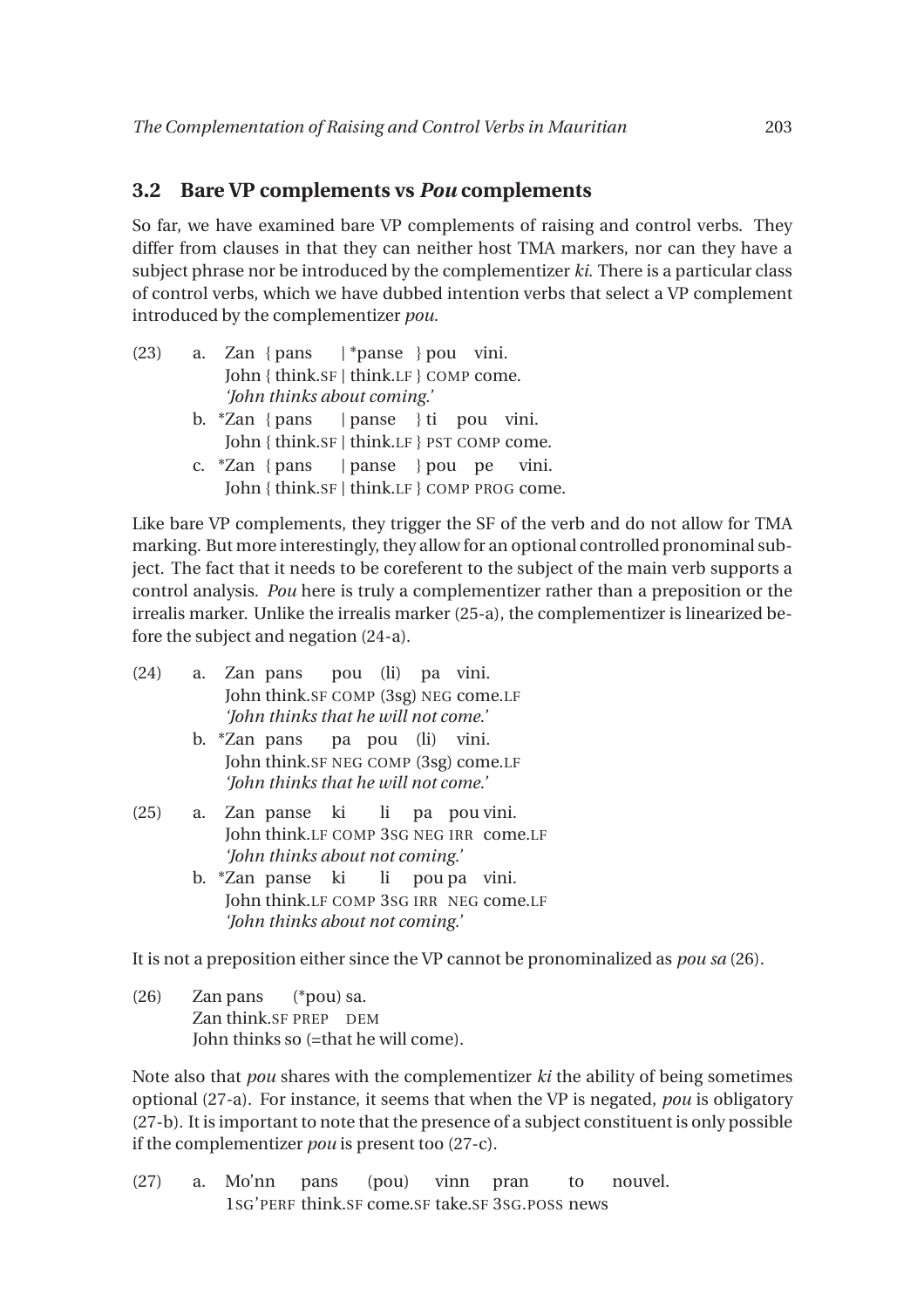I thought about coming to catch up with you.

- b. Zan pans John think.SF COMP (3sg) NEG come.LF \*(pou) pa vini. *'John thinks that he will not come.'*
- c. Zan pans John think.SF COMP (3sg) come.LF \*(pou) li vini. *'John thinks that he will come.'*

### **4 Modal verbs**

Modal verbs form a peculiar class of raising verbs and constitute a closed class of morphologically non-alternating verbs. Their distributional properties argue in favor of modals as verbs.

| bizin  | must (deontic, epistemic)                                    |
|--------|--------------------------------------------------------------|
| devet  | must (deontic, epistemic)                                    |
| dwatet | must (deontic, epistemic)                                    |
| kapav  | can (deontic, epistemic)                                     |
| oredi  | should (deontic, epistemic) - always used with TMA marker ti |
| paret  | seem                                                         |

#### Table 5: Modals

Since they show a syncretic LF, there is no way of distinguishing them from their adverbial homonyms. In Mauritian, root clauses cannot be marked by the complementizer *ki*. If modals were adverbs, the grammaticality of examples (28) could not be explained. With forms which are unambiguously adverbs like *kapavet* (28-c), they are ungrammatical. The only analysis available then is an analysis in which the modals are heads. Since modals can also appear alone with subject constituents, we analyze them as modal verbs rather than modal adverbs.

- (28) a. Bizin need.LF COMP each\_one play.SF 3SG.POSS part ki sakenn zwe so rol. Lit. *'(We) need that each one does his own job.'*
	- b. Paret seem.LF COMP 2SG NEG PROG well ki to pa pe bien. *'It seems that you are not well.'*
	- c. { Kapav | \*kapavet } ki { can.LF | perhaps } COMP John sick Zan malad. *'John may be sick.'*

Moreover, they can be coordinated with other modals but not with adverbs (compare (29-a) with (29-b). They also form a clause together with a subject (34) and can also appear as complements of control and raising verbs (31). Like other verbs they can host negation and so does the sequence following them (32).

(29) a. Zan kapav e John can.SF and must.SF work.LFbizin travay.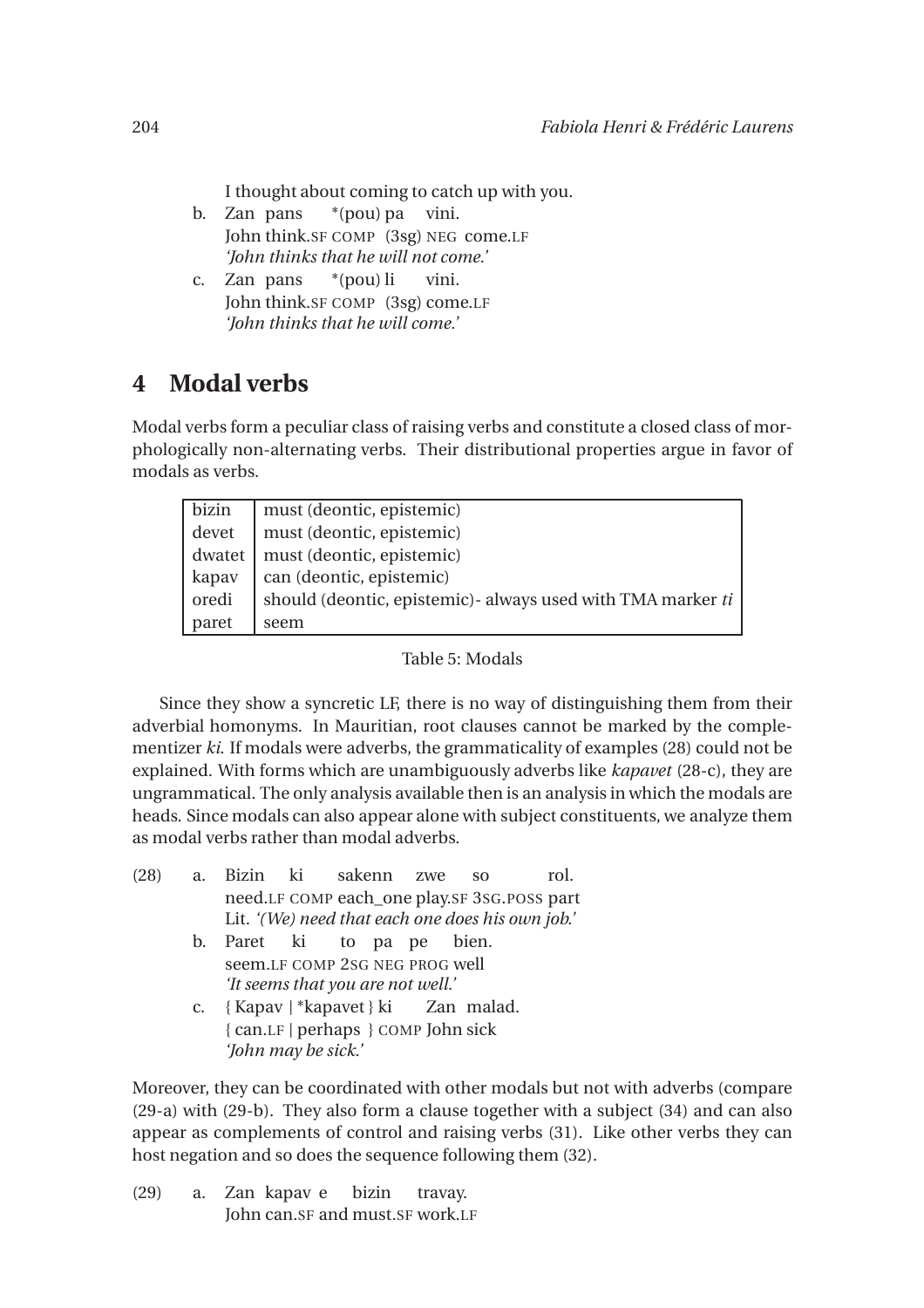*'John can and must work.'*

- b. \*Zan kapavet e John perhaps and must.SF work.LF bizin travay.
- (30) a. Speaker A: To pou kapav vini? (You can come?)
	- b. Speaker B: Mo panse (ki) mo kapav. 1SG think.LF COMP 1SG can.LF *'I think that I can.'*
- $(31)$ 1SG want.SF [ can.SF come.LF tomorrow ] Mo le [ kapav vini demin  $]$ *VP*. *'I want to be able to come tomorrow.'*
- $(32)$ 1SG must.SF NEG seem.SF sick bizin pa paret malad. *'I need to not seem sick.'*

Modals show properties of subject raising verbs but they differ from other subject raising verbs in that they allow TMA markers to appear after them (33-b). Only the TMA marker *ti* can never follow a modal. Note that insertion of modals or preverbal adverbs do not alterate the strict ordering shown by TMA marking and different orderings are correlated with different scope relations. Modals form a single clause with the TMA markers which precede and follow them (33-b).

- (33) a. Zan ti les John PST let.SF PROG 1SG.STF drink.LF (\*pe) zot bwar. *'John let them drink.'*
	- b. Zan paret John seem.SF PROG can.SF PROG sleep.LF (pe) les zot bwar. *'John seemed to let them drink.'*

Although such property could argue in favor of a clausal analysis of complements of modal verbs, their inability to take a *ki*-clause or a subject phrase in such a setting argues against such a position (34).

- (34) a. \*Zan ti pe John PST PROG seem.SF COMP sick paret ki malad.
	- b. \*Zan ti pe John PST PROG seem.SF COMP 3SG sick paret ki li malad.

Table 6 summarizes the main properties of complement types described above.

| <b>TYPE</b>         | <b>VERB FORM</b> | TMA | <b>SUBJECT</b> | <b>COMPLEMENTIZER</b> |
|---------------------|------------------|-----|----------------|-----------------------|
| clause              | ιF               | yes | <b>ves</b>     | ki                    |
| open-complements    |                  |     |                |                       |
| - pou-marked VP     | <b>SF</b>        | no  | yes            | pou                   |
| - bare VP           | <b>SF</b>        | no  | no             | no                    |
| complement of modal | -SF              | ves | no             | no                    |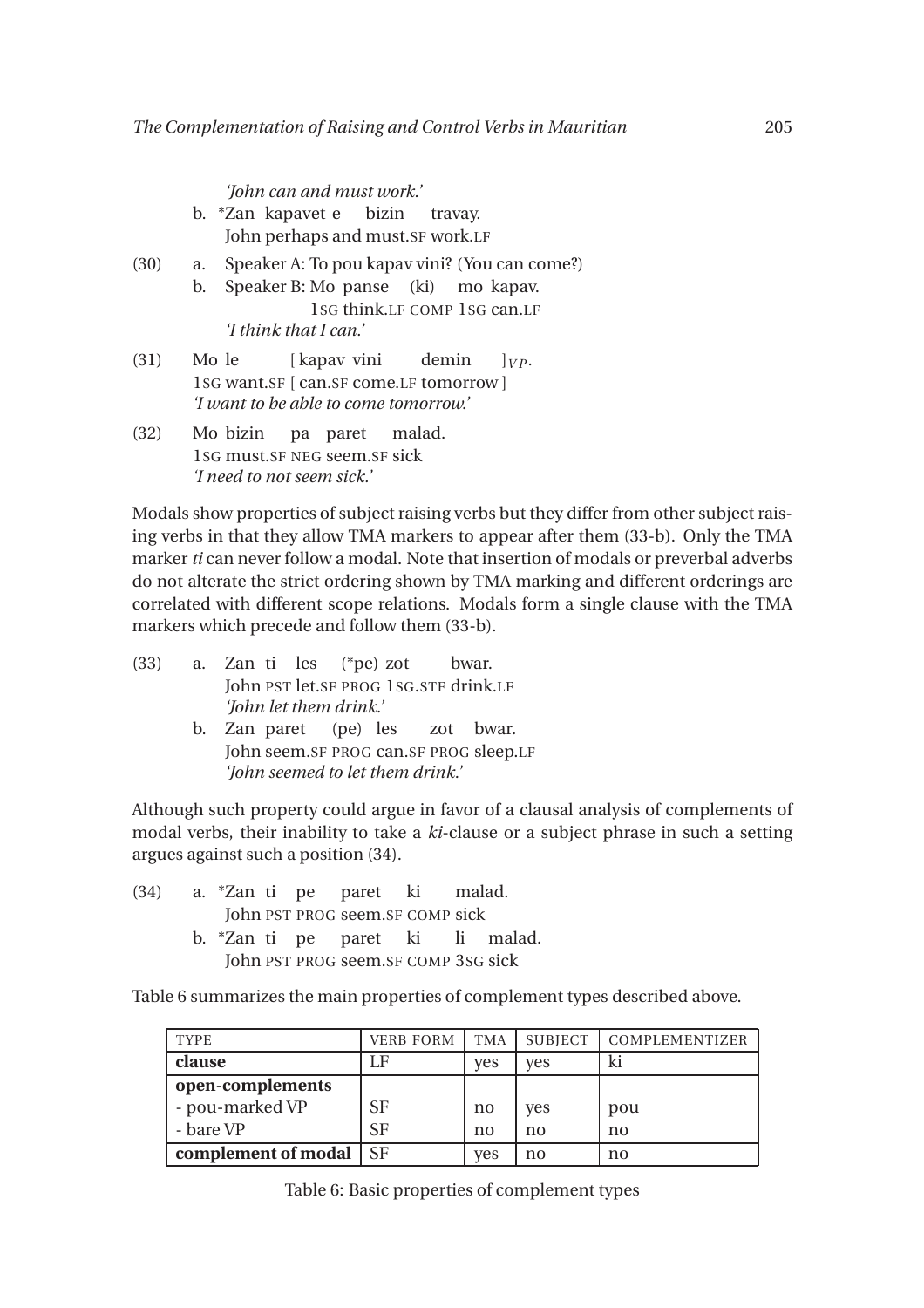### **5 TMA markers**

Mauritian TMA markers form a closed class of five items with specific syntactic properties. They are listed in table (35).

|      | <b>Tense</b> |            | Mood                 | <b>Aspect</b>   |      |  |
|------|--------------|------------|----------------------|-----------------|------|--|
| (35) | <b>PST</b>   | <b>IRR</b> | <b>IND.IRR</b>       | PERF            | PROG |  |
|      | ti           | pou        | ava / va / a $\vert$ | $\sinh / \sinh$ | pe   |  |

TMA markers express tense, aspect and mood properties of events. Mood markers *ava* and *pou* are in complementary distribution as are aspect markers *inn* and *pe*. The absence of a TMA marker is meaningful. For instance, the absence of the tense marker *ti* will generally be associated with a non-past interpretation and the absence of mood markers with the realis interpretation (36-a)-(36-b). On the other hand, a progressive interpretation can be obtained without the progressive marker *pe* (36-a).

| (36) |    | a. Mo vini.                                         |
|------|----|-----------------------------------------------------|
|      |    | 1sG come.LF                                         |
|      |    | I am coming/I (usually) come (habitual/progressive) |
|      | h. | Zan sante.                                          |
|      |    | Jean sing.LF                                        |
|      |    | John (usually) sings (habitual/*progressive).       |

A clause can simultaneously contain TMA markers of all three classes. The relative order between TMA marker is strict. Recall that non-clauses do not allow for TMA marking (see section §3.1 above).

- (37) ti (tense)  $\langle$  pou/ava (mood)  $\langle$  pe/inn (aspect)
- (38) a. Mo 1SG.POSS mother PST IRR PROG work.LF DEM hour DEF if 3SG PST there mama ti pou pe travay sa ler la si li ti la My mother would be working at this time if she was there.
	- b. Mo 1SG.POSS mother PST IND.IRR PROG work.LF if NEG PST put.SF 3SG out mama ti ava pe travay si pa ti met li deor My mother would have been working if she hadn't been fired.
	- c. Li ti pou'nn fini 3SG PST IRR'PERF finish.SF eat.LF if 2SG PST finish.SF cook.LF manze si to ti fini kwi. He/She would have finished eating if you had already cooked.
	- d. Mo ti ava'nn 1SG PST IND.IRR'PERF go\_out.LF if 1SG PST want.LF sorti si mo ti anvi I would have gone out if I wanted to.

We analyze TMA markers as markers. Markers have two defining properties. (I) They select the phrase they combine with. (II) The distributional properties of a phrase combined with a marker may be different from those of the same phrase without the marker. Thus they resemble heads but they also differ from them in one aspect. Subcategorization properties of heads need to access information about what a marker combines with while they do not need to access information about what the complement of a head is.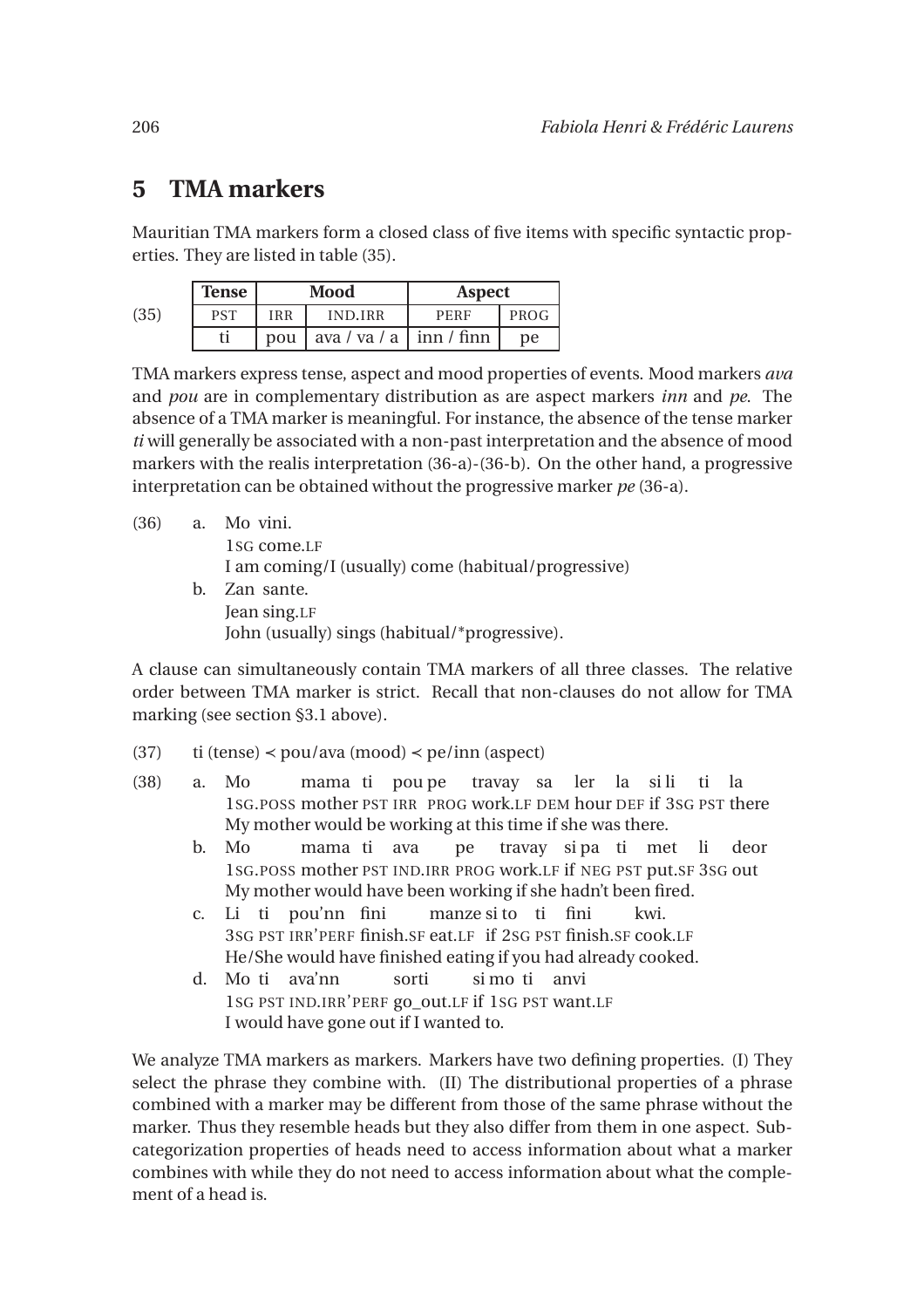Markers such as the French complementizer *que* can introduce a clause whose head is an indicative or subjunctive verb form. When it introduces the clausal complement of a verb such as *vouloir*, it can only be followed by a subjunctive form (39-a)- (39-b). If it is analyzed as a head, this means that a verb subcategorizes for a property of the complement of its complement. This is never the case with non-markers. There is no verb *vouloir2* in French which subcategorizes for a verb which has a NP complement as opposed to a clausal complement (40-a)-(40-b).

- (39) a. Je veux 1SG want.IND [ COMP 3SG come.SUBJ ] [ qu' il vienne ]. *'I want him to come.'*
	- b. \*Je veux 1SG want.IND [ COMP 3SG come.IND ] [ qu' il vient ] *'I want him to come.'*
- (40) a. Je veux2 1SG want2.IND [ see.INF DEF movie ] [ voir le film ]. *'I want to see the movie.'*
	- b. \*Je veux2 1SG want2.IND [ see.INF where one go.IND sleep.INF ] [ voir où on va dormir ] *'I want to see where we will sleep.'*

Markers differ from adjuncts in that they never change the distribution of the phrase they combine with.

**TMA markers are not affixes on verbs:** TMA markers are not affixes on the word which follows them (Zwicky and Pullum, 1983). As affixes on verbs, they would be *unselective*. TMA markers can be followed by words of almost any category (nouns, verbs, adverbs, adjectives, determiners, other TMA markers) and almost any function (heads, modifiers, specifiers - but not subjects or complements because of their linearization properties).

 $(41)$ PST IRR IND good start pou enn bon koumansman. *'It would have been a good start.'*

Phonological evidence shows that TMA markers are clitics on the preceding word.

- (42) a. Mo pa'nn 1SG NEG'PERF come.LF vini. *'I haven't come.'*
	- b. Mo'nn vini. 1SG'PERF come.LF *'I have come.'*

Moreover, adverbs such as *fek* can appear between TMA markers and the head verb (43). TMA markers are not affixes on verbs: TMA markers are not affixes on verbs. As affixes, they would be unselective.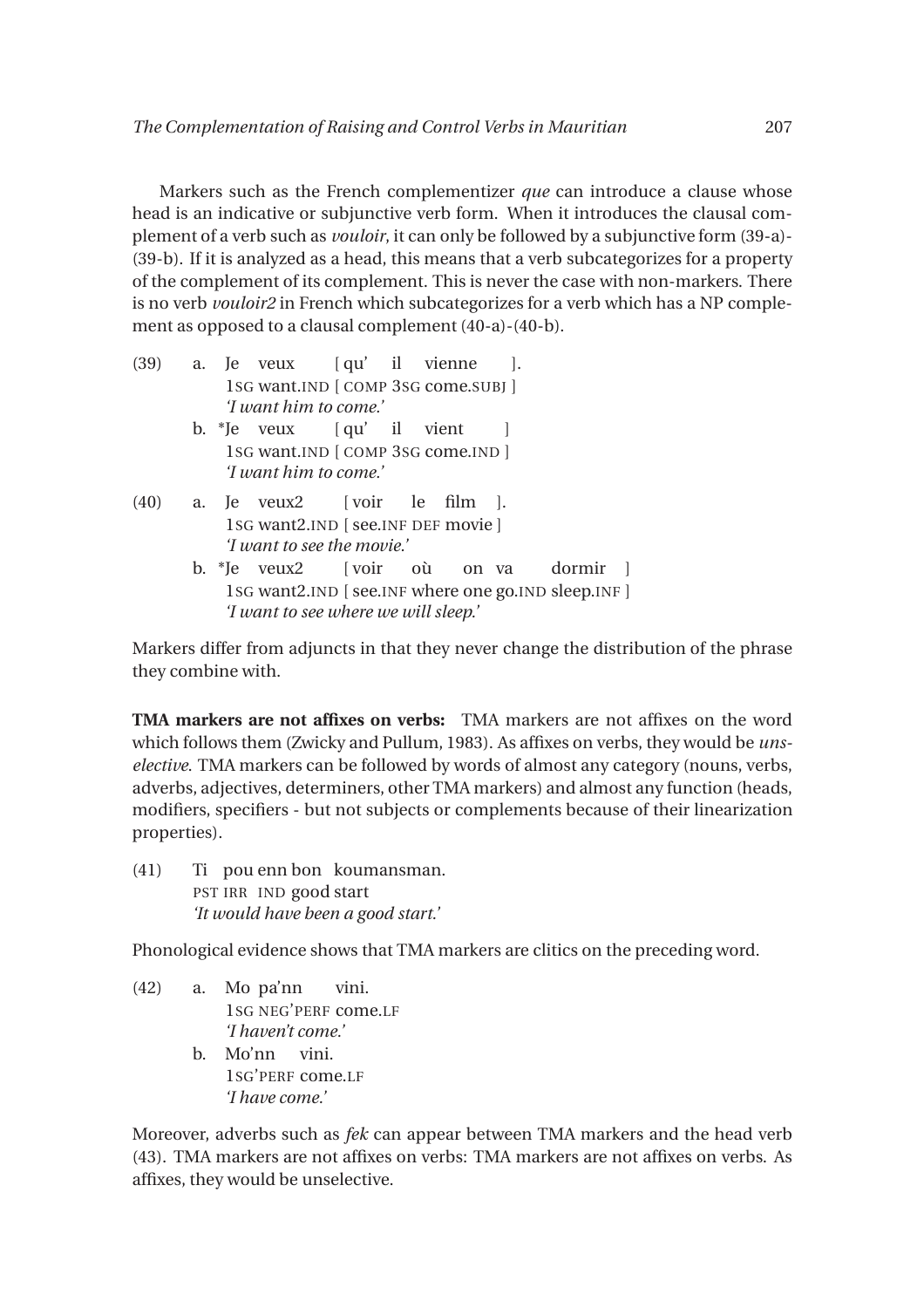$(43)$ 1SG PST just come.LF ti fek vini. *'I had just come.'*

**TMA markers are not (raising) verbs:** In Mauritian, the properties of TMA markers are very different from those of verbs and there is no syntactic generalization in support of an analysis of TMA markers as verbs.

First, Mauritian verbs may function as the head of a clause or as the head of an open complement with the same set of forms ( see (6) above). TMA markers, however, may only appear in clauses. This is reminiscent of markers such as *that* but also of auxiliaries such as *can* or *will* in English. However, while there is independent reason to treat *can* or *will* as heads in English such as the non-finite form of their complement, there is none in Mauritian.

Second, TMA markers must precede the head of the clause (50) or the head of the complement of a modal verb (50). We call that element the host of the TMA markers. The strict ordering of TMA markers and their optionality from a syntactic point of view is hard to explain if TMA markers are verbs. Expressing the strict ordering in the complementation is not a problem *per se* if the ordering is accounted for by rule similar to English will having a base form as its complement while have having a past participle as its complement. Neither is the optionality if the form of the complement is underspecified in the right way. However, it is quite unusual to encounter such cases of underspecification in the complementation of heads while it is much more frequent in the selection properties of adjuncts such as adverbs.

Third, TMA markers show none of the morphosyntactic properties of Mauritian verbs. They do not show any morphological alternation between a long or short form. They do not allow for ellipsis of the constituent which follows them. This can be illustrated with short answers and elliptical imperative clauses (45). They cannot be coordinated (47-b). In this respect, they contrast with modals (44).

- (44) a. Zan pou/kapav manz poul? (Will/Can John eat chicken?)
	- b. \*Non, Zan ti no John PST Intended. No, John did.
	- c. Wi, Zan kapav yes John can.LF Yes, John can.

#### (45) a. To ti/kapav amenn sa? (Did/Can you bring this?)

- b. \*Non, pa ti no NEG PST Intended: No, I didn't.
- c. Non, pa kapav No NEG can.LF No, I can't.
- (46) a. To ti pe 2SG PST PROG write.SF letter DEF so continue.LF ekrir let la, be kontigne! You were writing the letter, so continue!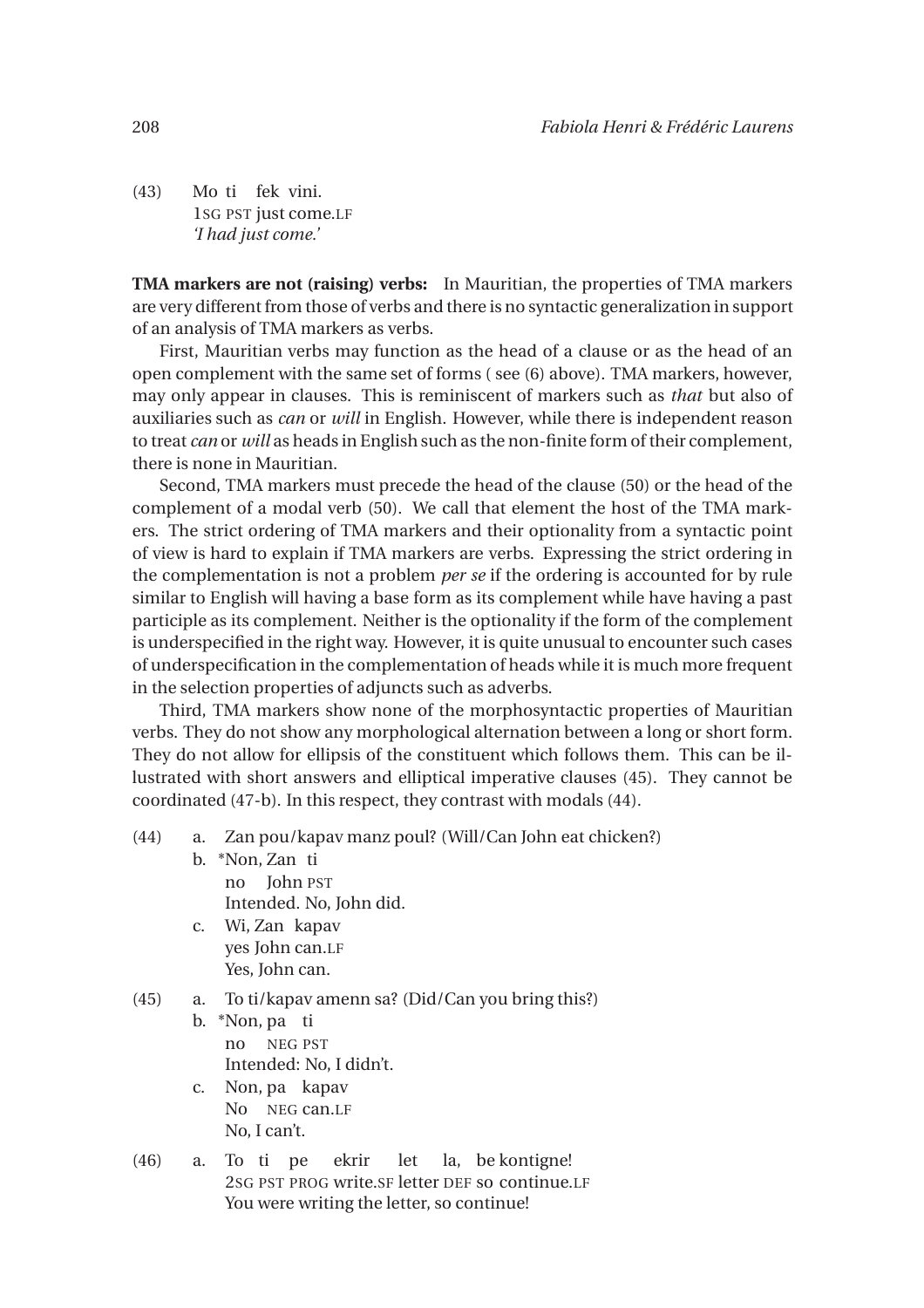- b. To le 2SG want.SF write.SF letter DEF so IRR tomorrow ekrir let la, be pou demin! You want to write the letter, so you will do it tomorrow.
- (47) a. To pou kontign 2SG IRR continue.SF or stop.SF 2SG.POSS course ou aret to kour? You will continue or stop your course.
	- b. \*To'nn 2SG'PERF or IRR stop.SF 2SG.POSS course ou pou aret to kour? You have or will stop your course.

Fourth, the behavior of the TMA marker *pe*, which can be iterated is hard to account for within an analysis in which it is analyzed as a verb. We here account for the strict ordering of TMA markers in syntax. However, strict ordering could also receive a semantic account. For instance, tense has been analyzed as taking scope over aspect (Bonami, 2002). This is indeed true for Mauritian since tense marker *ti* systematically appears on the left of irrealis and aspectual markers.

- (48) a. Mo'nn 1SG.PERF can.SF PERF eat.LF kapav (\*inn) manze I have been able to eat.
	- b. Li pe 3SG PROG can.SF PROG come.LF kapav pe vini He/she may be coming.
	- c. Li pe 3SG PROG still PROG come.LF ankor pe vini He/she is still coming.

|                 | Mauritian TMA   French AUX   English AUX |     |            |
|-----------------|------------------------------------------|-----|------------|
| VP ellipsis     | no                                       | no  | yes        |
| Dependent form  | no                                       | yes | <b>ves</b> |
| Coordination    | no                                       |     | yes        |
| Only in clauses | <b>ves</b>                               | no  | yes        |

Table 7: Comparison between TMA markers and French and English auxiliaries

**TMA markers as markers:** The analysis of TMA markers as markers accounts for their distributional properties but not for the strict ordering and the placement of adverbs. The linearization properties of TMA markers are as follows:

- First, TMA markers must follow the subject and sentential negation.
	- (49) (subject) < (negation) < TMA\*
- Second, TMA markers must precede the head of the clause or the head of the complement of a modal verb. We call that element the host of the TMA markers.

 $(TMA^* < head)$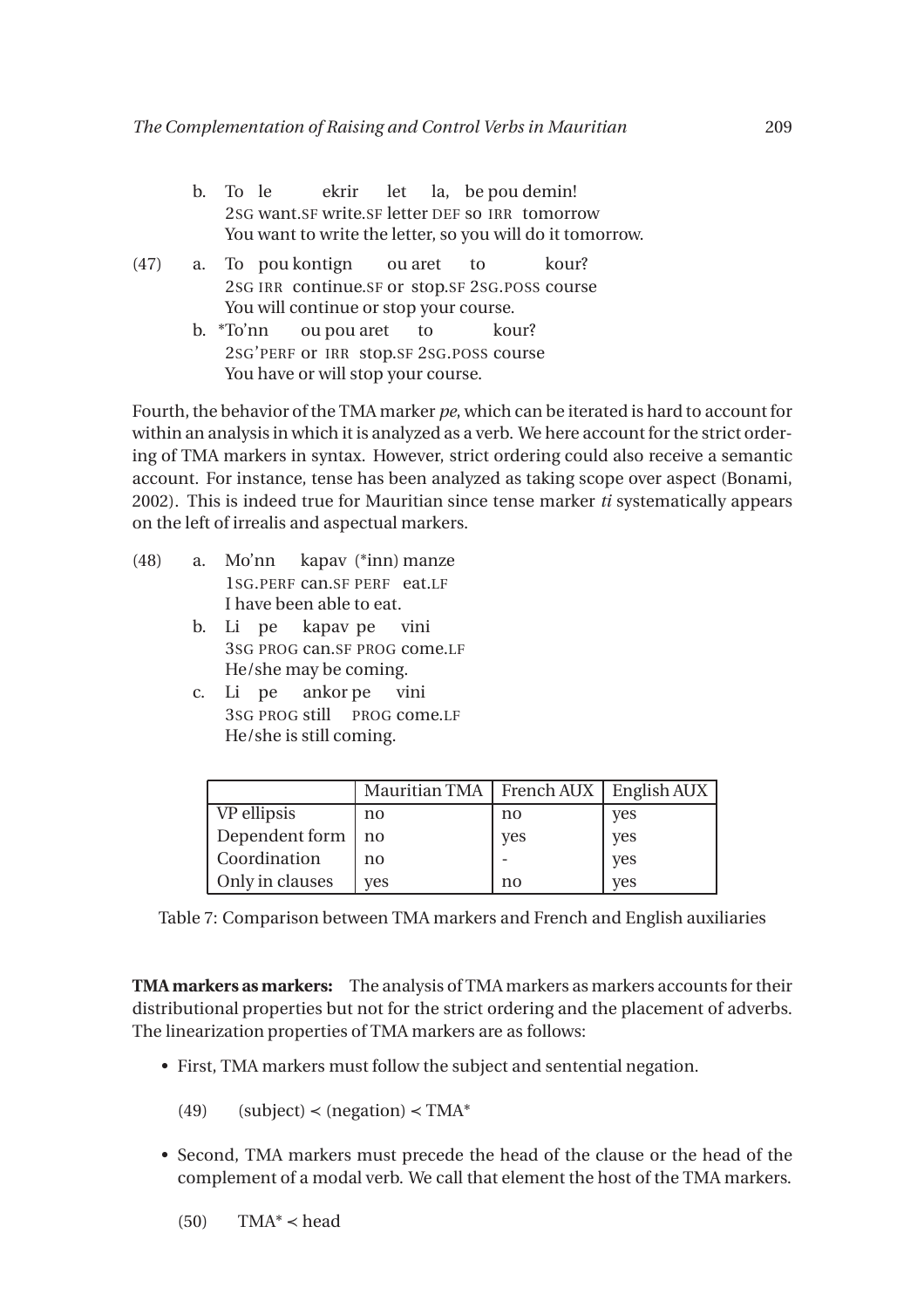- (51) modal ≺ TMA\* ≺ head-of-the-complement
- Third, only a few adverbs may be inserted between TMA markers or between TMA markers and their host.
	- (52) a. Mo (ti) byen/ankor (\*ti) manz krep. 1SG (PST) well/again (PST) eat.SF pancake I ate pancakes ?well/again.

Linearization properties are not directly accounted for by the analysis as marker. Rather they must be explained by additional constraints on word order.

### **6 SBCG Analysis**

We propose an SBCG analysis of Mauritian control and raising verbs. A SBCG grammar is a combination of descriptions of signs (lexemes, words and phrases) and descriptions of relations between signs (called constructs). These descriptions make use of a specific feature geometry which is described in Sag (2010). Sign descriptions are enclosed in double brackets while constructs are enclosed in single brackets.

Constructs are required to describe local relations. This means that while it is possible to express relations between a phrase and its direct constituents,it is not possible to recursively express relations between a phrase and the constituents of its constituents. As a result, SBCG incorporates a theory of constructional locality. Note that there is a clear distinction between a phrase as a distributional unit (which is a type of sign) and the relations which must exist between a phrase and its direct constituents for it to be well-formed (which is a type of construct).

Although we are primarily interested in analyzing the complementation of Mauritian control and raising verbs, the grammar fragment we present here will have a slightly larger scope since it is necessary in order to successfully account for the ungrammaticality of some structures involving these verbs.

The subcategorization properties of lexemes are represented as properties of individual lexical signs (feature ARG-ST). Generalization over the subcategorization properties of several lexical items can be accounted for by using a type hierarchy of subcategorization properties. A theory of grammatical marking (feature MRKG) is used to account for ordering of TMA markers and distribution of marked constituents <sup>1</sup>. A theory of constituent weight (feature WEIGHT) is used to account for the restricted mobility of preverbal adverbs and TMA markers (see Abeillé and Godard (2000) for a use of weight features in conjunction with rules of linear precedence).

#### **6.1 Clauses, verb forms, TMA-markers and complementizers**

We first account for clauses. They have two properties: they have an empty valence list and clausal marking, that is either the *ki-comp* or the *TMA-mrk* value (53).

<sup>&</sup>lt;sup>1</sup>see Tseng (2001) on the link between verbal forms and complementizer marking on one hand and case marking and prepositional marking on the other.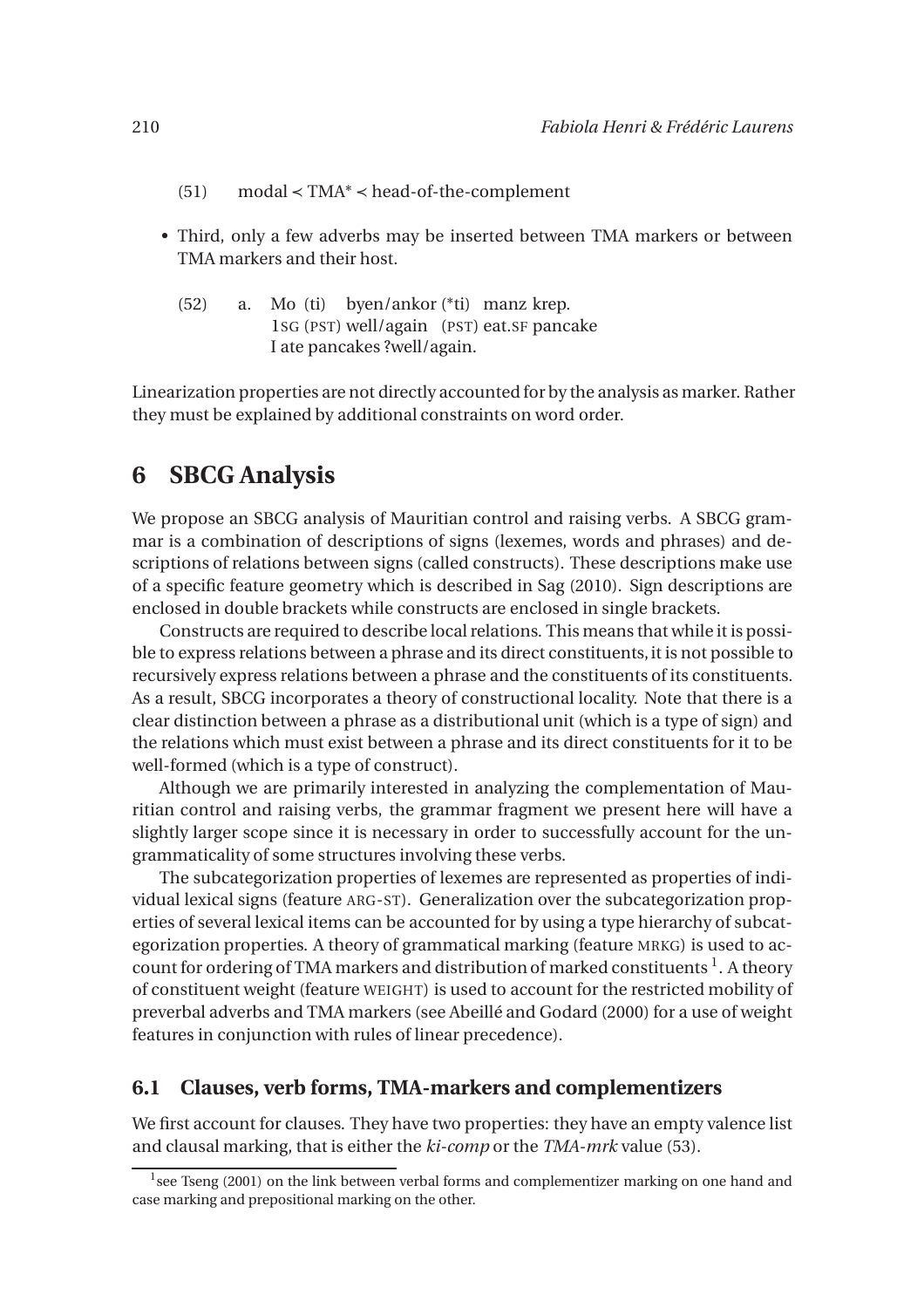(53) clause 
$$
\Rightarrow
$$
  $\left[\begin{bmatrix} VAL & \langle \rangle \\ SYN & EXTRA & \langle \rangle \\ MRKG & ki-comp \vee TMA-mrk \end{bmatrix}\right]\right]$ 

There are two implicational constraints on the form of verbs in Mauritian. If a verb has a short form then it must have at least one non clausal element on its valence list other than the external argument (54). If a verb has an empty its valence list besides the external argument then it must have a long form (55). Since clausal complements do not trigger the SF they are not accounted for on the valence list but on the extraposed list  $(10-b)^2$ . These two constraints leave open cases where a verb has a long form despite having non-clausal element on its valence list other than the external argument. This is exactly what happens in cases of *verum focus*. See Henri et al. (2008); Henri (2010) for an in-depth description and constraint-based analysis of Mauritian verb forms.

(54) 
$$
\begin{bmatrix} verb \\ \text{CAT} \\ \text{VFORM } short \end{bmatrix} \Rightarrow \begin{bmatrix} \text{XARG} & \square \\ \text{VAL} \\ \text{UL} \end{bmatrix} \Rightarrow helist \begin{bmatrix} \text{VFGRM} \\ \text{VAL} \\ \text{VAL} \end{bmatrix}
$$
  
(55)  $\begin{bmatrix} verb \\ \text{XARG} \\ \text{VAL} \\ \text{VAL} \end{bmatrix} \Rightarrow \begin{bmatrix} \text{CAT} \\ \text{CAT} \\ \text{VFORM} \end{bmatrix} \times \begin{bmatrix} \text{VFORM} \\ \text{UFGRM} \\ \text{UFGRM} \end{bmatrix}$ 

A TMA marker is a marker. It selects a phrase which is *lite* and marked as *TMA-mrk* or a subtype of it. TMA markers are *lite* and contribute a marking value which is a subtype of *TMA-mrk* (56).

(56) TMA-market 
$$
\Rightarrow
$$
  
\n
$$
\begin{bmatrix}\nGAT \\
\text{SYN} \\
\text{MRKG} \\
\text{MRKG} \\
\text{MAKG} \\
\text{MAKG} \\
\text{MAKG} \\
\text{MAMH} \\
\text{VAL} \\
\text{WEGHT} \\
\text{like}\n\end{bmatrix}
$$
\n
$$
\begin{bmatrix}\n\text{MRKG} \\
\text{SYN} \\
\text{WEGHT} \\
\text{LIEGHT}\n\end{bmatrix}
$$

The following hierarchy of marking values is needed to account for the strict ordering of TMA markers (57).

 $^2$ See Kay and Sag (2009) for an analysis of extraposed elements in English and Henri (2010) for arguments in favor of clausal complements as extraposed complements.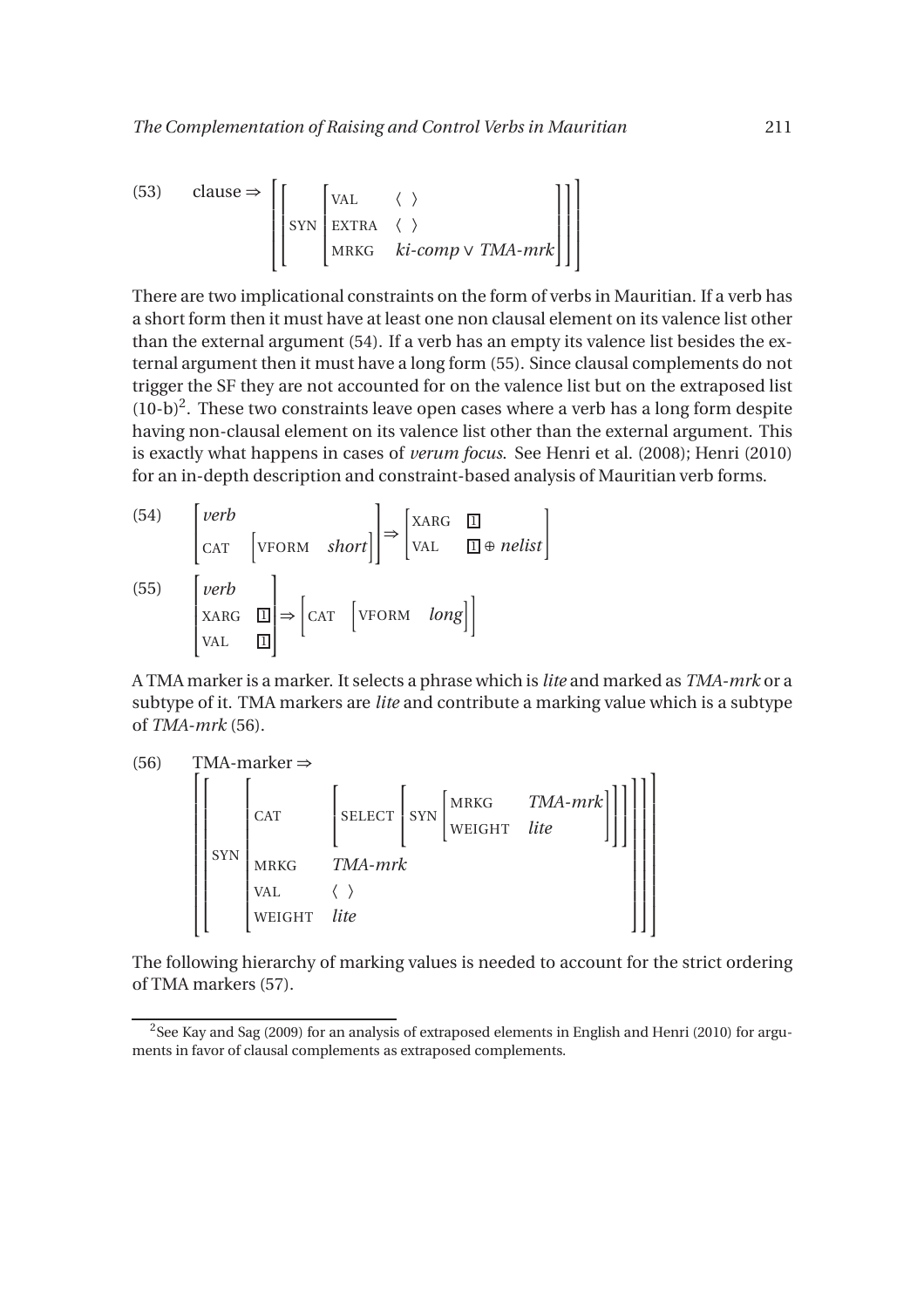

feature. TMA markers would simply add their marking value on the left of the marking list. Order constraints between TMA markers could then be expressed using the order of marking values in the list. Such an analysis would also provide a solution to the problem of the syntax-semantics interface. A major problem for the syntax-semantics interface is that some tense/aspect/mood combinations are expressed by the absence of a TMA marker. Having a list of the marking values available at the level of the clause would solve that problem because a semantics could be easily linked the list of TMA markers making their absence meaningful.

Complementizers are also markers but unlike TMA-markers, they are non-lite. The complementizer *ki* is a non-lite marker which selects *TMA-mrk* phrases of any weight (58).



The complementizer *pou* is a non-lite marker which selects *TMA-unmrk* phrases of any weight (59).

 $(59)$  pou-comp  $\Rightarrow$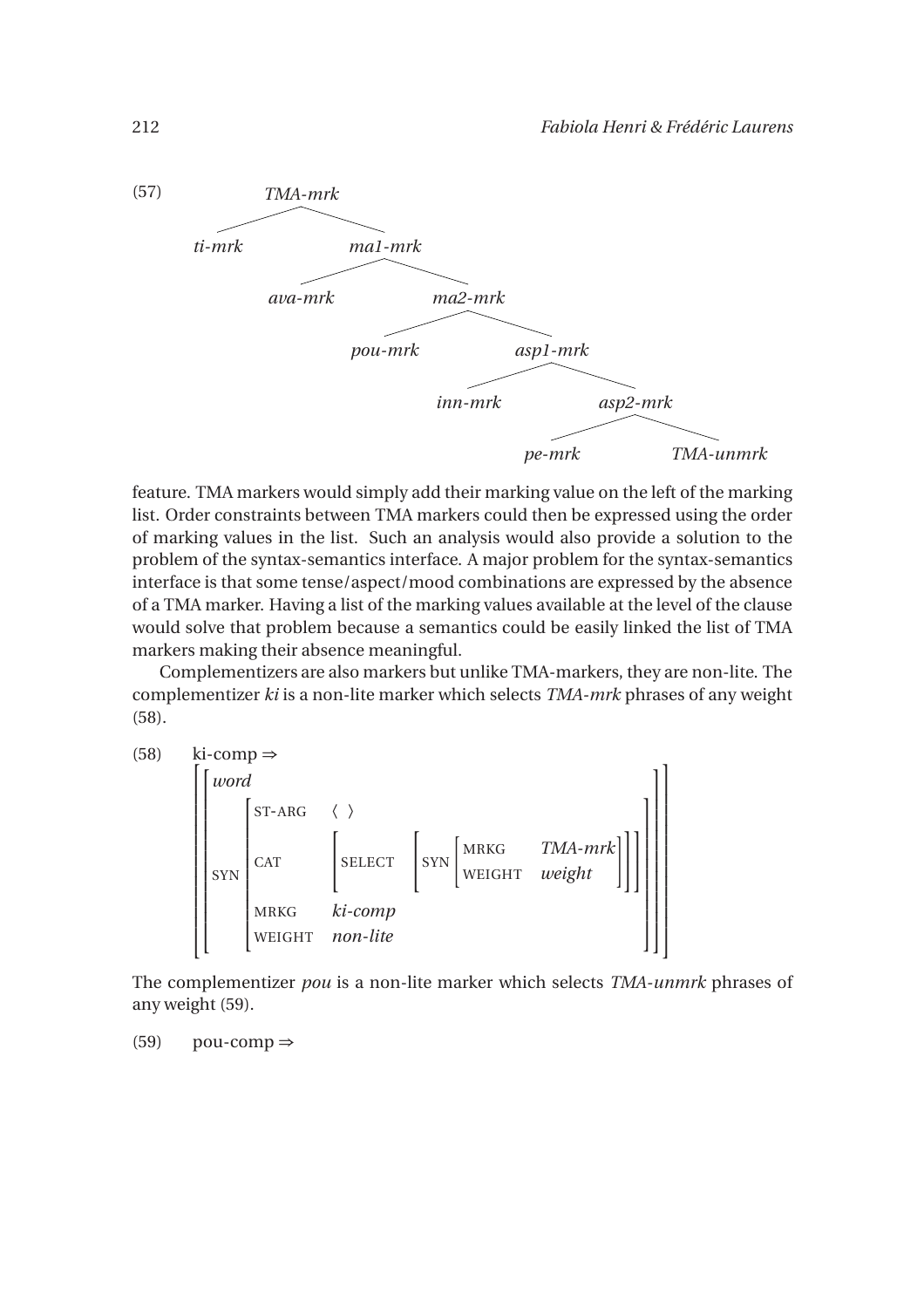

### **6.2 Raising and control verbs**

Subcategorization properties of lexemes are represented as properties of individual lexical signs (feature ARG-ST). Generalization over the subcategorization properties of several lexical items can be accounted for by using a type hierarchy of lexemes.

Subject raising verb lexemes place the following constraint on their argumental structure (feature ARG-ST): If their TMA-unmarked complement has an external argument then it should not be realized inside the complement and be shared with the external argument of the raising verb (60). If their complement has no external argument, as is the case with impersonal expressions such as *ena lapli* 'to rain' then the raising verb itself has no external argument (61).



Object raising verb lexemes have a TMA-unmarked complement whose external argument is shared with another argument which is not the external argument (62). Unlike subject raising verbs, the shared element cannot be the empty list (63).

(62) object-raising-verb-lexeme 
$$
\Rightarrow
$$
  $\begin{bmatrix} \begin{bmatrix} 1 & 0 \\ 0 & 1 \end{bmatrix} \end{bmatrix}$ 

$$
\begin{bmatrix}\n\begin{bmatrix}\n\text{ARG-ST} & \begin{bmatrix}\n\text{sign,} \boxed{2}\n\end{bmatrix} & \text{SYN} & \begin{bmatrix}\n\text{CAT} & \begin{bmatrix}\n\text{XARG} & \begin{bmatrix}\n\boxed{2}\n\end{bmatrix}\n\end{bmatrix} \\
\text{SYN} & \begin{bmatrix}\n\text{CAT} & \text{WRKG} & \text{TMA-unmrk} \\
\text{VAL} & \begin{bmatrix}\n\boxed{2}\n\end{bmatrix}\n\end{bmatrix}\n\end{bmatrix}
$$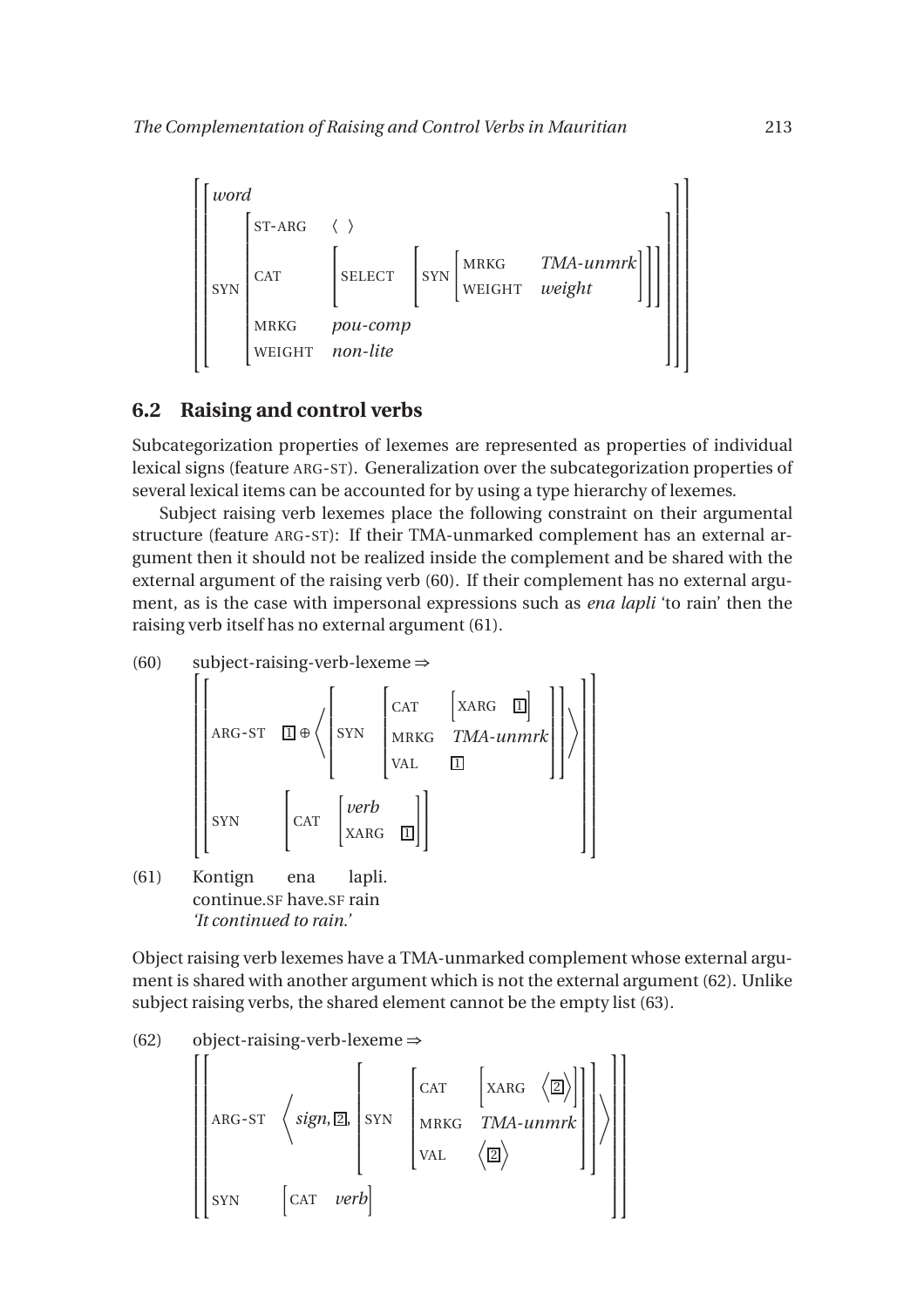(63) \*Mo 'nn get 1SG PERF see.SF have.SF rain ena lapli *'I have seen that it rains.'*

Subject control verb lexemes must be divided into two different classes: those that take bare VP complements (64) illustrated in (65) and those that take *pou*-marked complements (66) illustrated in (67). Only the value of the INDEX feature of the signs is shared.

(64) subject-control-verb-bare-vp-lexeme 
$$
\Rightarrow
$$
  
\n
$$
\left\{\n\begin{bmatrix}\n\text{exp}\left[\n\begin{bmatrix}\n\text{exp}\left[\n\begin{bmatrix}\n\text{exp}\left[\n\begin{bmatrix}\n\text{exp}\left[\n\begin{bmatrix}\n\text{exp}\left[\n\begin{bmatrix}\n\text{exp}\left[\n\begin{bmatrix}\n\text{exp}\left[\n\begin{bmatrix}\n\text{exp}\left[\n\begin{bmatrix}\n\text{exp}\left[\n\begin{bmatrix}\n\text{exp}\left[\n\begin{bmatrix}\n\text{exp}\left[\n\begin{bmatrix}\n\text{exp}\left[\n\begin{bmatrix}\n\text{exp}\left[\n\begin{bmatrix}\n\text{exp}\left[\n\begin{bmatrix}\n\text{exp}\left[\n\begin{bmatrix}\n\text{exp}\left[\n\begin{bmatrix}\n\text{exp}\left[\n\begin{bmatrix}\n\text{exp}\left[\n\begin{bmatrix}\n\text{exp}\left[\n\begin{bmatrix}\n\text{exp}\left[\n\begin{bmatrix}\n\text{exp}\left[\n\begin{bmatrix}\n\text{exp}\left[\n\begin{bmatrix}\n\text{exp}\left[\n\begin{bmatrix}\n\text{exp}\left[\n\begin{bmatrix}\n\text{exp}\left[\n\begin{bmatrix}\n\text{exp}\left[\n\begin{bmatrix}\n\text{exp}\left[\n\begin{bmatrix}\n\text{exp}\left[\n\begin{bmatrix}\n\text{exp}\left[\n\text{exp}\left[\frac{\n\text{exp}\left[\n\begin{bmatrix}\n\text{exp}\left[\n\begin{bmatrix}\n\text{exp}\left[\n\text{exp}\left[\frac{\n\text{exp}\left[\n\begin{bmatrix}\n\text{exp}\left[\n\text{exp}\left[\frac{\n\text{exp}\left[\text{exp}\left[\text{exp}\left[\text{exp}\left[\text{exp}\left[\text{exp}\left[\text{exp}\left[\text{exp}\left[\text{exp}\left[\text{exp}\left[\text{exp}\left[\text{exp}\left[\text{exp}\left[\text{exp}\left[\text{exp}\left[\text{exp}\left[\text{exp}\left[\text{exp}\left[\text{exp}\left[\text{exp}\left[\text{exp}\left[\text{exp}\left[\text{exp}\left[\text{exp}\left[\text{exp}\left[\text{exp}\right]\right]\right]\right]\right]\right]\right]\right]\right)}{\right]\right)}\right)\right)} & \text{max}\n\end{bmatrix}\n\end{bmatrix}
$$

(65) Zan inn sey vini. John PERF try.SF come.LF *'John has tried to come.'*

(66) subject-control-verb-pou-vp-lexeme 
$$
\Rightarrow
$$

$$
\begin{bmatrix}\n\begin{bmatrix}\n\text{ARG-ST} & \text{SEM} & \begin{bmatrix}\n\text{IND} & \boxed{2}\n\end{bmatrix}\n\end{bmatrix}, & & & \\
\text{BEN} & \begin{bmatrix}\n\text{SIN} & \begin{bmatrix}\n\text{CAT} & \begin{bmatrix}\n\text{WER} & \text{SEM} & \begin{bmatrix}\n\text{NID} & \boxed{2}\n\end{bmatrix}\n\end{bmatrix}\n\end{bmatrix}\n\end{bmatrix}
$$
\n
$$
\begin{bmatrix}\n\text{SIN} & \begin{bmatrix}\n\text{CAT} & \text{verb} \\
\text{SIN} & \begin{bmatrix}\n\text{CAT} & \text{verb} \\
\text{CAT} & \text{verb} \\
\end{bmatrix}\n\end{bmatrix}
$$

(67) Zan pans John think.SF COMP come.LF pou vini. *'John thinks of coming.'*

Object control verb lexemes impose index sharing between the external argument of their open complement and one of their complement. Thus, their open complement must have an external argument. As is the case with other bare VP complements, TMA marking is not allowed (68). An example of object control verb is given in (69)

$$
(68) \qquad object-control-verb-bare-vp-lexeme \Rightarrow
$$

$$
\left[\begin{bmatrix} \begin{matrix} 1 & 0 & 0 \\ 0 & 0 & 0 \\ 0 & 0 & 0 \\ 0 & 0 & 0 \\ 0 & 0 & 0 \\ 0 & 0 & 0 \\ 0 & 0 & 0 \\ 0 & 0 & 0 \\ 0 & 0 & 0 \\ 0 & 0 & 0 \\ 0 & 0 & 0 \\ 0 & 0 & 0 \\ 0 & 0 & 0 \\ 0 & 0 & 0 \\ 0 & 0 & 0 \\ 0 & 0 & 0 \\ 0 & 0 & 0 \\ 0 & 0 & 0 \\ 0 & 0 & 0 \\ 0 & 0 & 0 \\ 0 & 0 & 0 \\ 0 & 0 & 0 \\ 0 & 0 & 0 \\ 0 & 0 & 0 \\ 0 & 0 & 0 \\ 0 & 0 & 0 \\ 0 & 0 & 0 \\ 0 & 0 & 0 \\ 0 & 0 & 0 \\ 0 & 0 & 0 \\ 0 & 0 & 0 \\ 0 & 0 & 0 \\ 0 & 0 & 0 \\ 0 & 0 & 0 \\ 0 & 0 & 0 \\ 0 & 0 & 0 \\ 0 & 0 & 0 \\ 0 & 0 & 0 \\ 0 & 0 & 0 \\ 0 & 0 & 0 \\ 0 & 0 & 0 \\ 0 & 0 & 0 \\ 0 & 0 & 0 \\ 0 & 0 & 0 \\ 0 & 0 & 0 \\ 0 & 0 & 0 \\ 0 & 0 & 0 \\ 0 & 0 & 0 \\ 0 & 0 & 0 \\ 0 & 0 & 0 \\ 0 & 0 & 0 \\ 0 & 0 & 0 \\ 0 & 0 & 0 \\ 0 & 0 & 0 \\ 0 & 0 & 0 \\ 0 & 0 & 0 \\ 0 & 0 & 0 \\ 0 & 0 & 0 \\ 0 & 0 & 0 \\ 0 & 0 & 0 \\ 0 & 0 & 0 \\ 0 & 0 & 0 \\ 0 & 0 & 0 \\ 0 & 0 & 0 \\ 0 & 0 & 0 \\ 0 & 0 & 0 \\ 0 & 0 & 0 \\ 0 & 0 & 0 \\ 0 & 0 & 0 \\ 0 & 0 & 0 \\ 0 & 0 & 0 \\ 0 & 0 & 0 \\ 0 & 0 & 0 \\ 0 & 0 & 0 \\ 0 & 0 & 0 \\ 0 & 0 & 0 \\ 0 & 0 & 0 \\ 0 & 0 & 0 \\ 0 & 0 & 0 \\ 0 & 0 & 0 \\ 0 & 0 & 0 \\ 0 & 0 & 0 \\ 0 & 0 & 0 \\
$$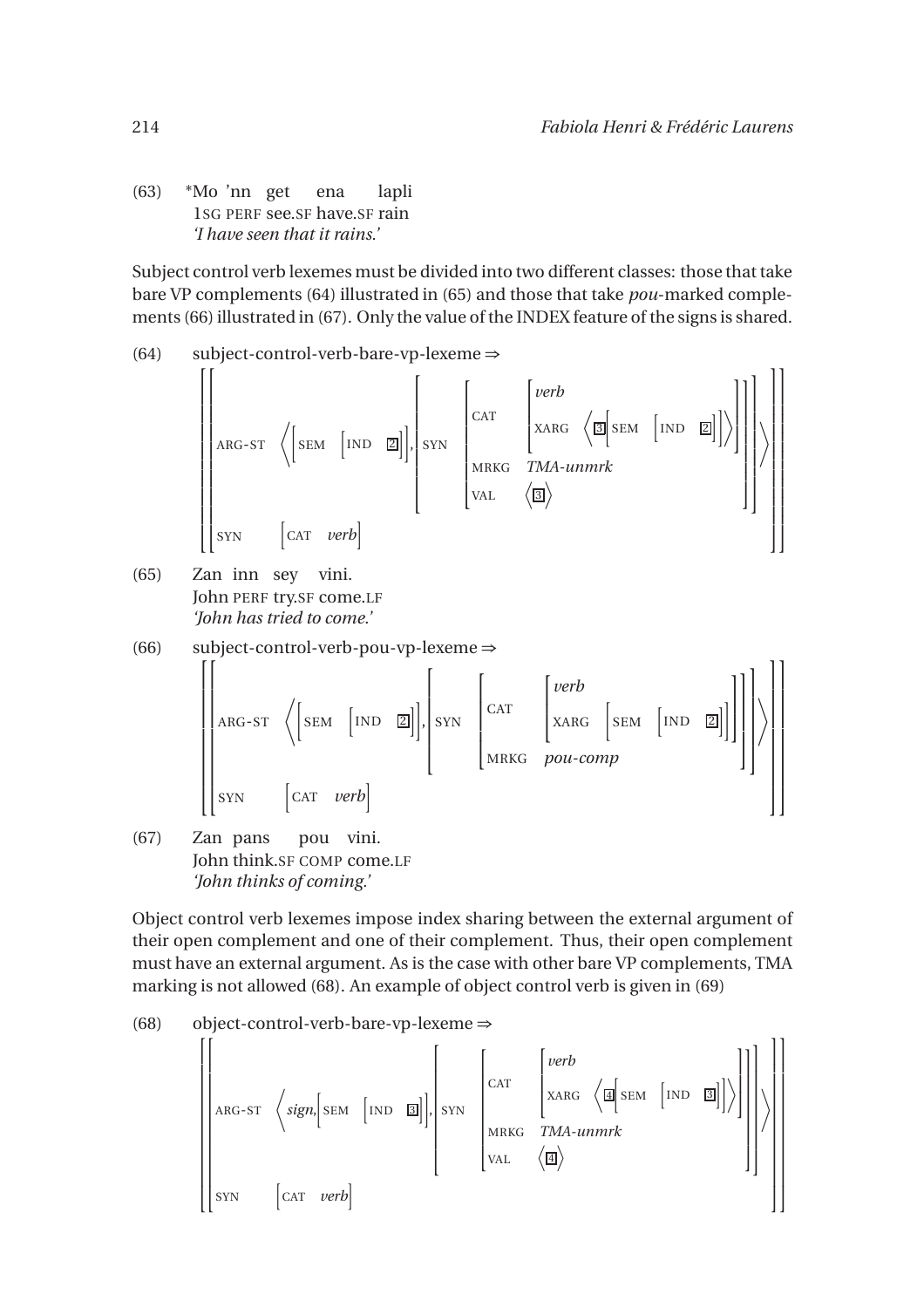(69) Mari inn ankouraz Mary PERF encourage.SF 3SG.POSS friend so kamarad vini. come.LF *'Mary has encouraged her/his friend to come.'*

Modals are subject raising verbs but they do not have the same type of complement as other raising verbs since some TMA-markers can appear in the complement of modals. As other subject raising verbs, modals require identity between the XARG and the VAL list of their complement (70). This ensures (1) that the external argument of the complement is not realized within the complement and (2) that the complements of the complement's head are realized within the complement. When the XARG list of the complement is the empty list, the VAL list must be the empty list as well, as is the case in (71) for which a tree representation is given in (72). This allows one to dispense positing empty non-referential element on the VAL list. Modals also both inherit and constrain the marking features of their complement. This account for the fact that modals and their complements share one and the same TMA marker sequence.



#### **6.3 Constructs**

The grammar fragment makes use of three constructs to combine words and phrases together. The *head-subject-construct* realizes syntactically the external argument of a phrase as the subject. The non-head-daughter of the construct corresponds to the external argument of the head-daughter as well as to the unique element on the VAL list of the head-daughter. The mother of the construct has an empty VAL list. It has same marking feature as the head-daughter. It has a non-lite WEIGHT as well, which prevents lite functors from preceding the subject (73).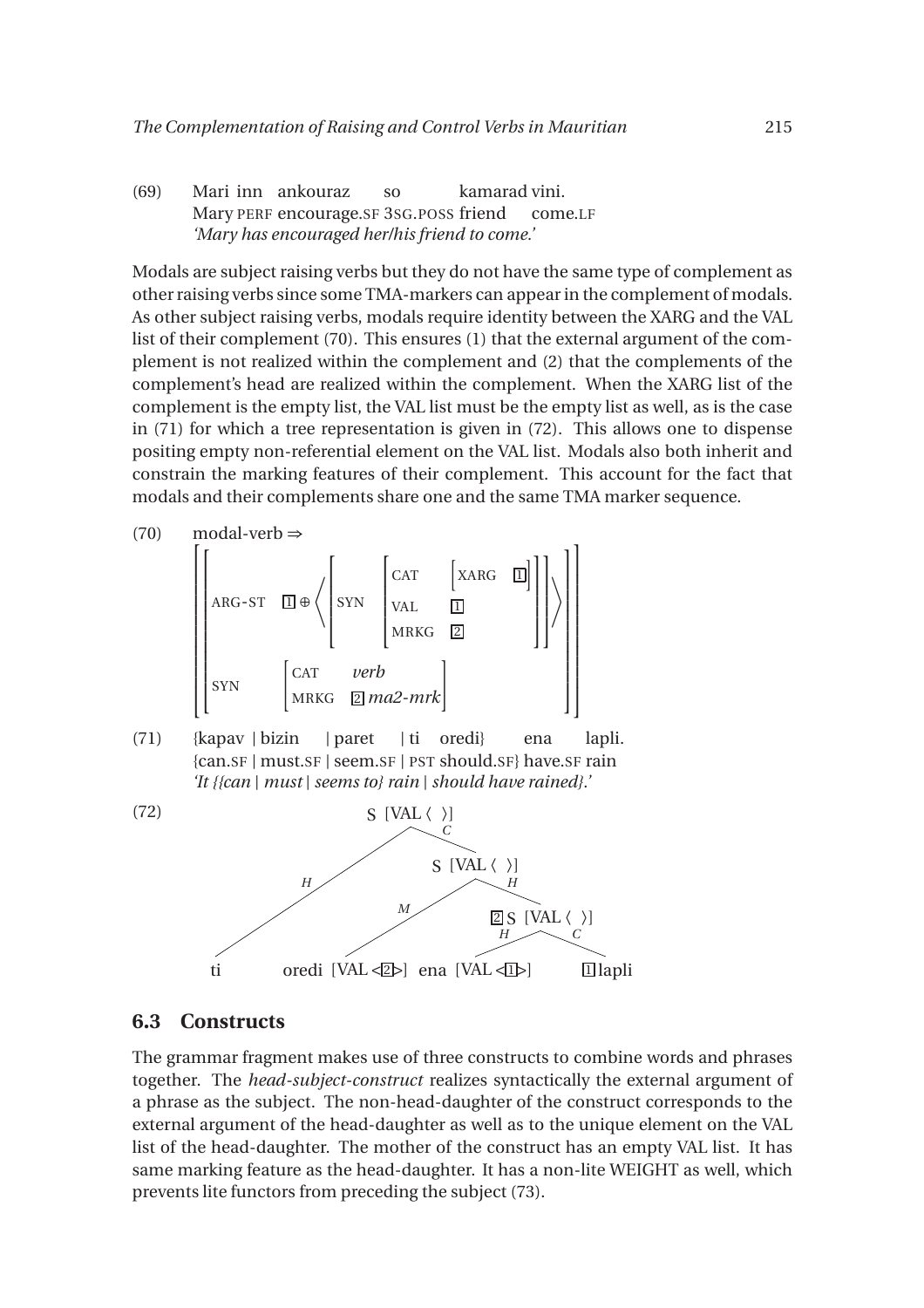

The *head-complements-construct* realizes syntactically the complements of a word. Each non-head-daughter of the construct correspond to one element of the VAL list of the head-daughter. If there is an external argument on the VAL list, it will not appear as a complement of the head-daughter and remain on the VAL list of the mother of the construct. If there is no external argument, the mother of the construct has an empty VAL list. The mother has same marking feature as the head-daughter. It has a lite WEIGHT, which allows lite functors to combine with it (74).

(74) head-complements-construct ⇒  $\lceil$   $DTRS$   $\langle$   $\overline{1}$ MTR  $\sqrt{ }$  *sign* SYN  $\sqrt{ }$  $\begin{array}{c} \hline \end{array}$ VAL 1 MRKG <u>2</u> WEIGHT *lite* 1  $\overline{\phantom{a}}$ 1  $\begin{array}{c} \begin{array}{c} \begin{array}{c} \begin{array}{c} \end{array} \\ \begin{array}{c} \end{array} \end{array} \end{array} \end{array}$ 3 E ⊕ <sup>4</sup> *nelist* HD-DTR <mark>3</mark>  $\lceil$  *sign* SYN  $\sqrt{ }$   $CAT \left[ XARG \left[ \overline{1} \right] \right]$ MRKG <u>2</u> VAL  $1 \oplus 4$ 1  $\mathbf{I}$ 1  $\mathbf{I}$  $\mathsf{I}$  $\mathbf{I}$  $\mathsf{I}$  $\mathsf{I}$  $\mathbf{I}$  $\mathsf{I}$ 1  $\mathsf{I}$  $\overline{1}$  $\mathbf{I}$  $\overline{1}$  $\mathbf{I}$  $\mathsf{I}$  $\overline{1}$  $\mathbf{I}$  $\overline{1}$  $\mathbf{I}$  $\mathsf{I}$  $\overline{1}$  $\mathbf{I}$  $\mathbf{I}$ 

The *head-functor-construct* realizes syntactically the functor of a phrase. The nonhead-daughter of the construct is not a valent of the head-daughter but rather selects it via the SELECT feature. The mother has the same VAL list, the same marking and the same weight as the non-head-daughter  $^3$  (75).

(75) head-functor-construct  $\Rightarrow$ 

<sup>&</sup>lt;sup>3</sup>Some adverbs will be underspecified for weight and inherit their weight from the head-daughter in which case they will be transparent with respect to the weight algebra.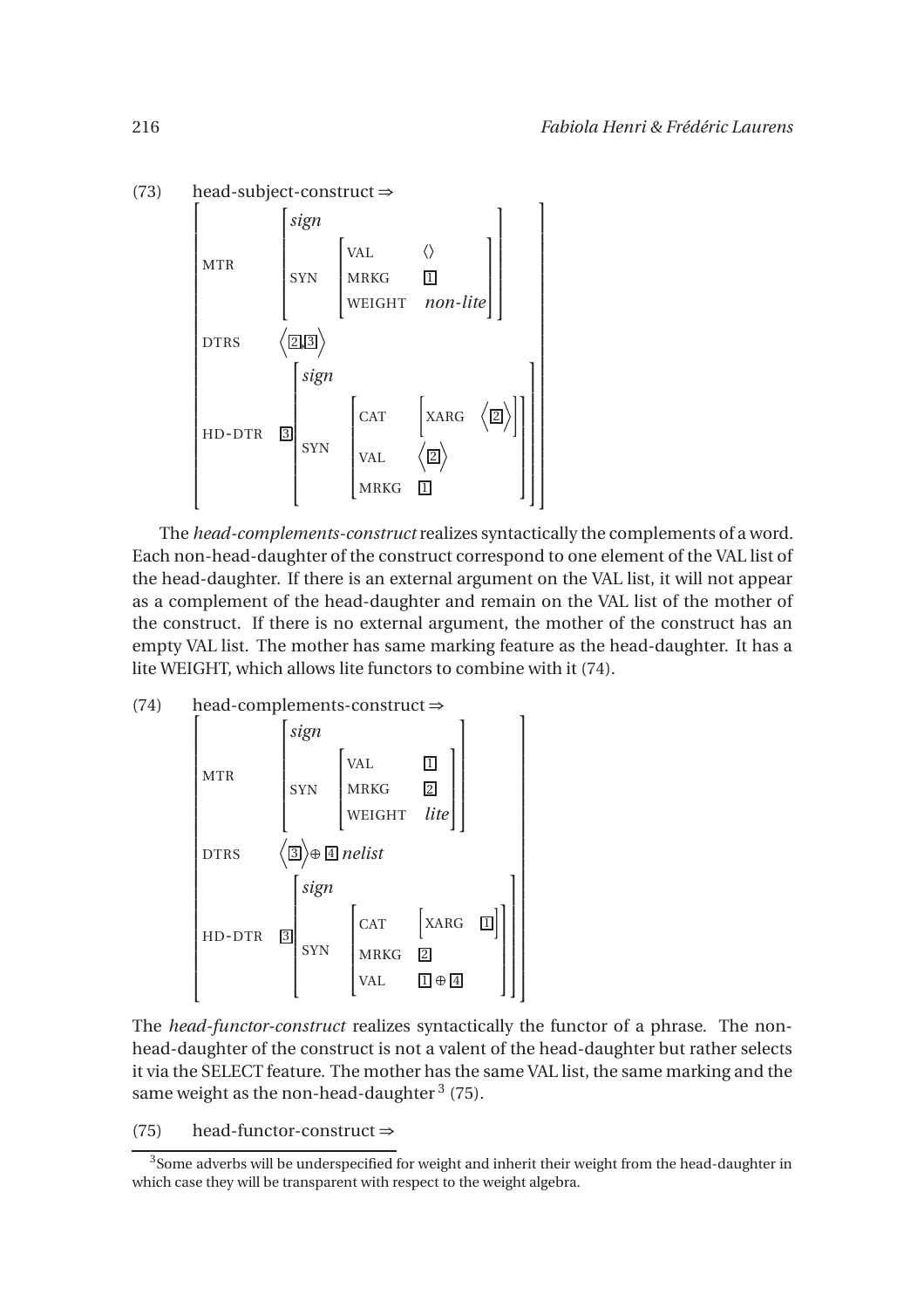

A tree representation for the sentence in (76) is given in (77)  $^4$ .

(76) Mo pa ti pe 1SG NEG PST PROG always can.SF NEG PROG see.SF this touzour kapav pa pe get sa. *'I could not always not be looking at this.'*



## **7 Conclusion**

The paper provides a detailed analysis of the complementation patterns found with raising and control predicates in Mauritian. It addresses the question of the category of raising and control complements. The complementation of raising and control verbs has been studied in many languages. In particular, they have been analyzed as clauses or small clauses in an attempt to preserve a strict homomorphism between syntac-

<sup>4</sup>NL stands for non-lite, L for lite.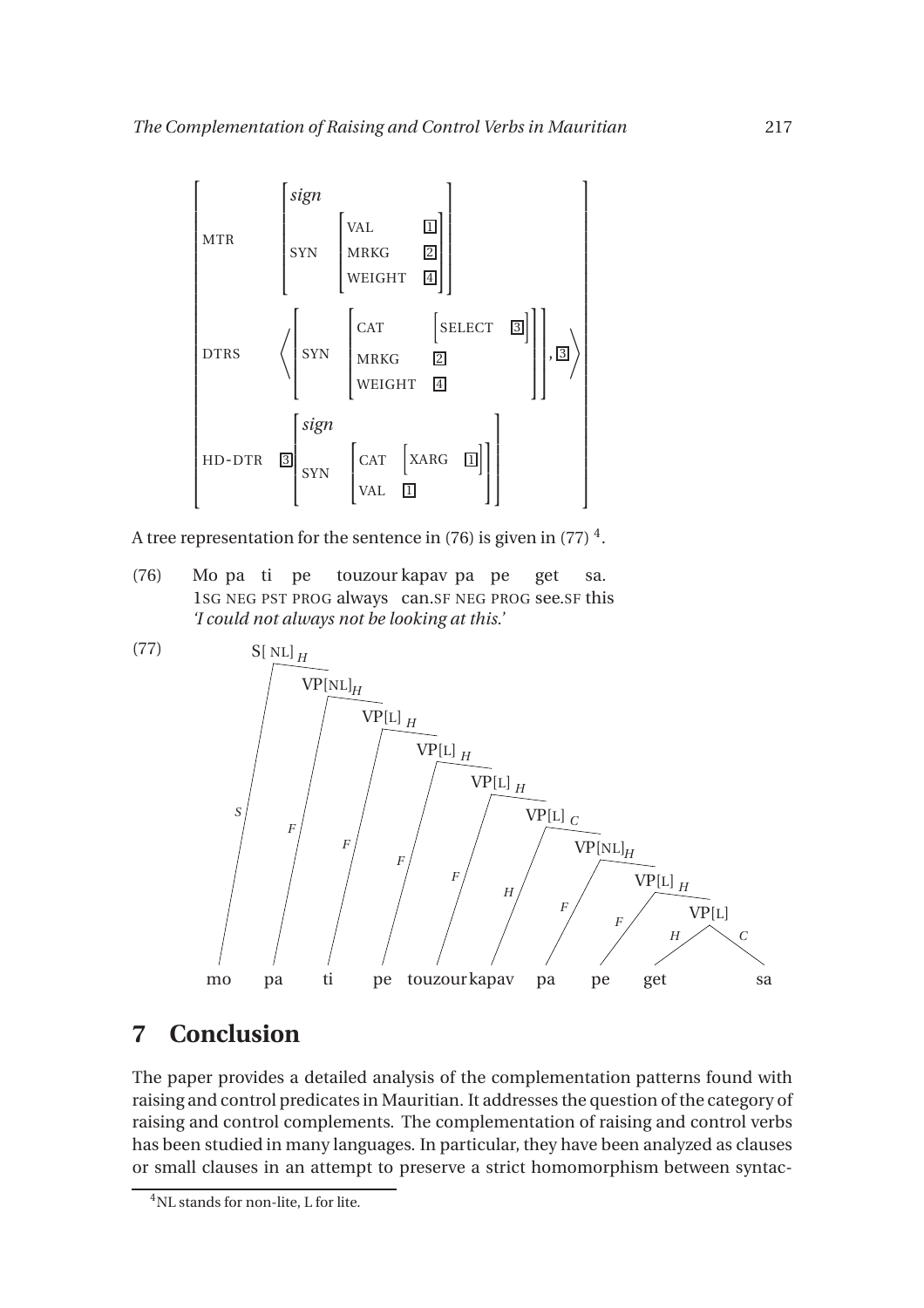tic and semantic representations. Such analyses have been shown to be problematic even for languages such as English for which they had originally been proposed. We show that they are not adequate for Mauritian either. In particular, morphological facts which can be observed on the subcategorizing verb allows one to distinguish between clausal and non-clausal complements. Complements of raising and control verbs systematically pattern with non-clausal phrases such as NPs or PPs. This kind of evidence is seldom available in world's languages because heads are not usually sensitive to the properties of their complements. The analysis as clause or small clauses is also problematic because of the existence of genuine verbless clauses in Mauritian which pattern with verbal clauses and not with complements of raising and control verbs.

The analysis is couched in a constructional constraint-based grammar (SBCG). We mainly provide a classification of raising and control predicates as well as a classification of their complementation patterns. Most properties of the complementation of these predicates may be expected from a cross-linguistic point of view. However, many features of the grammar are quite unusual. A first example is the complementation of modal verbs and their interaction with the TMA marker system. These markers do not have verbal properties and are best viewed as markers (i.e. as elements which select a phrase and can modify its distribution) rather than heads. A second example is the existence of complements of control verbs marked by the complementizer *pou* which license a pronominal subject constituent which is obligatorily controlled by the subject of the control verb.

### **References**

- Abeillé, A. and D Godard, 2000. French word order and lexical weight. In Borsley, Robert (ed.), *The nature and function of Syntactic Categories*, vol. 32 of *Syntax and Semantics*, pp. 325–358. New York: cademic Press.
- Bonami, Olivier, 2002. A syntax-semantics interface for tense and aspect in french. In Eynde, F. Van, L. Hellan, and D. Beerman (eds.), *The Proceedings of the HPSG '01 Conference*. Stanford: CSLI Publications.
- Bonami, Olivier and Fabiola Henri, 2010. How complex is creole inflectional morphology? the case of Mauritian. International Meeting of Morphology 14. Poster Presentation.
- Bresnan, Joan, 1982. *The mental representation of grammatical relations*, chap. 5: Control and Complementation, pp. 282–390. Series on Cognitive Theory. MIT Press.
- Bresnan, Joan and Annie Zaenen, 1990. Deep unaccusativity in lfg. In Dziwirek, K., P. Farrell, and E. M. Bikandi (eds.), *Grammatical relations: a cross-theoretical perspective*, pp. 45–57. Stanford CA: CSLI Publications.

Chomsky, Noam, 1981. *Lectures on Government and Binding*. Dordrecht: Foris.

Henri, Fabiola, 2010. *A Constraint-Based Approach to Verbal Constructions in Mauritian: Morphological, Syntactic and Discourse-based Aspects*. Ph.D. thesis, University Paris Diderot- Paris 7 and University of Mauritius.